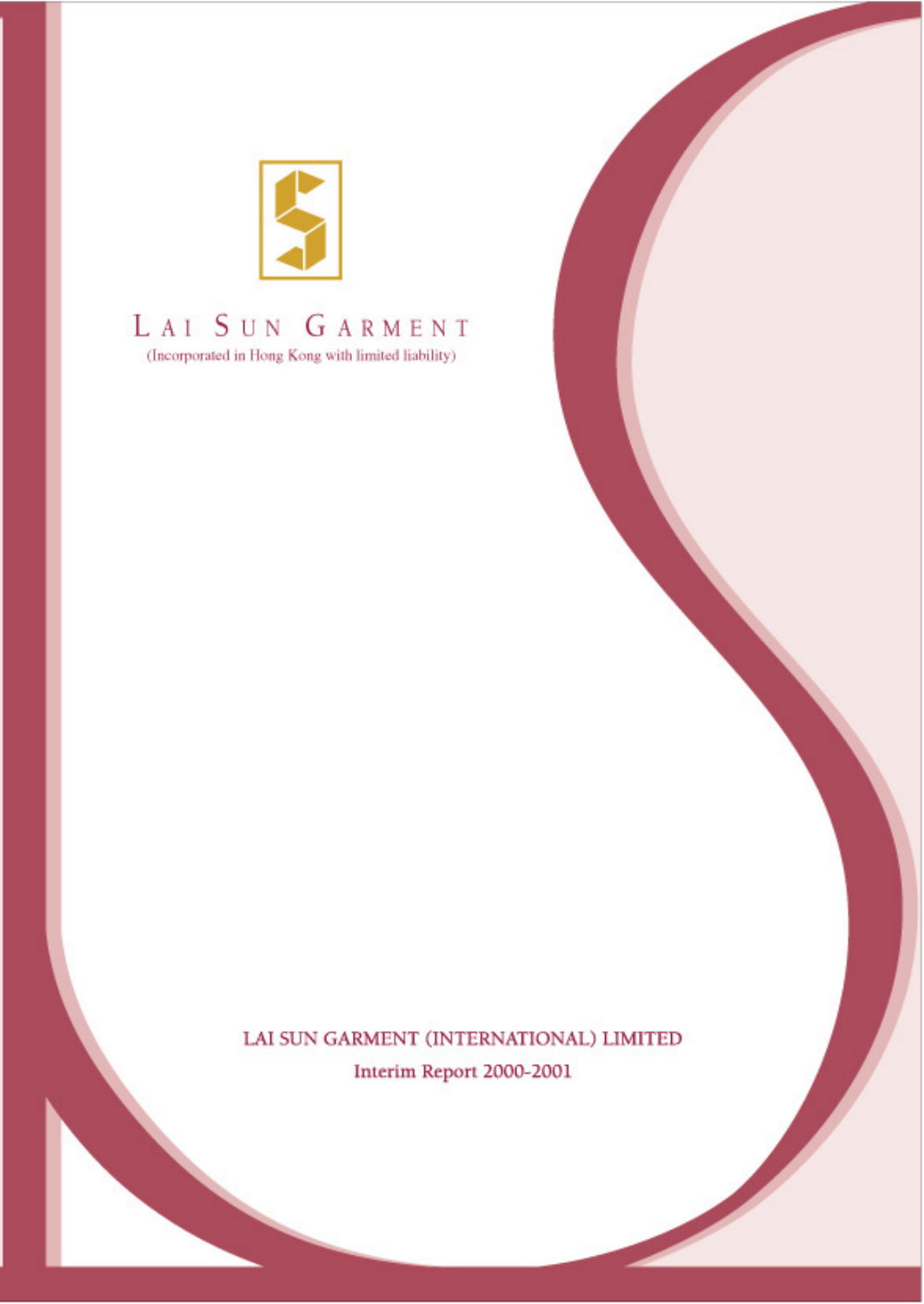### PLACE OF INCORPORATION

Hong Kong

### **BOARD OF DIRECTORS**

Lim Por Yen (Chairman and Managing Director) Lam Kin Ngok, Peter (Deputy Chairman) Lam Kin Ming (Deputy Chairman) Chiu Wai Shin Kai Wah Lee Po On, Mark Lam Kin Hong, Matthew U Po Chu Lai Yuen Fong Wong Kai Cho, Kenneth\* Mui Chiu Ying\*

(appointed on 1st March, 2001)

\* Independent Non-executive Directors

### **COMPANY SECRETARY**

Yeung Kam Hoi

### **RESULTS**

The Board of Directors of Lai Sun Garment (International) Limited (the "Company") announces that the unaudited consolidated results of the Company and its subsidiaries (the "Group") for the six months ended 31st January, 2001 were as follows:

 $\mathbf{1}$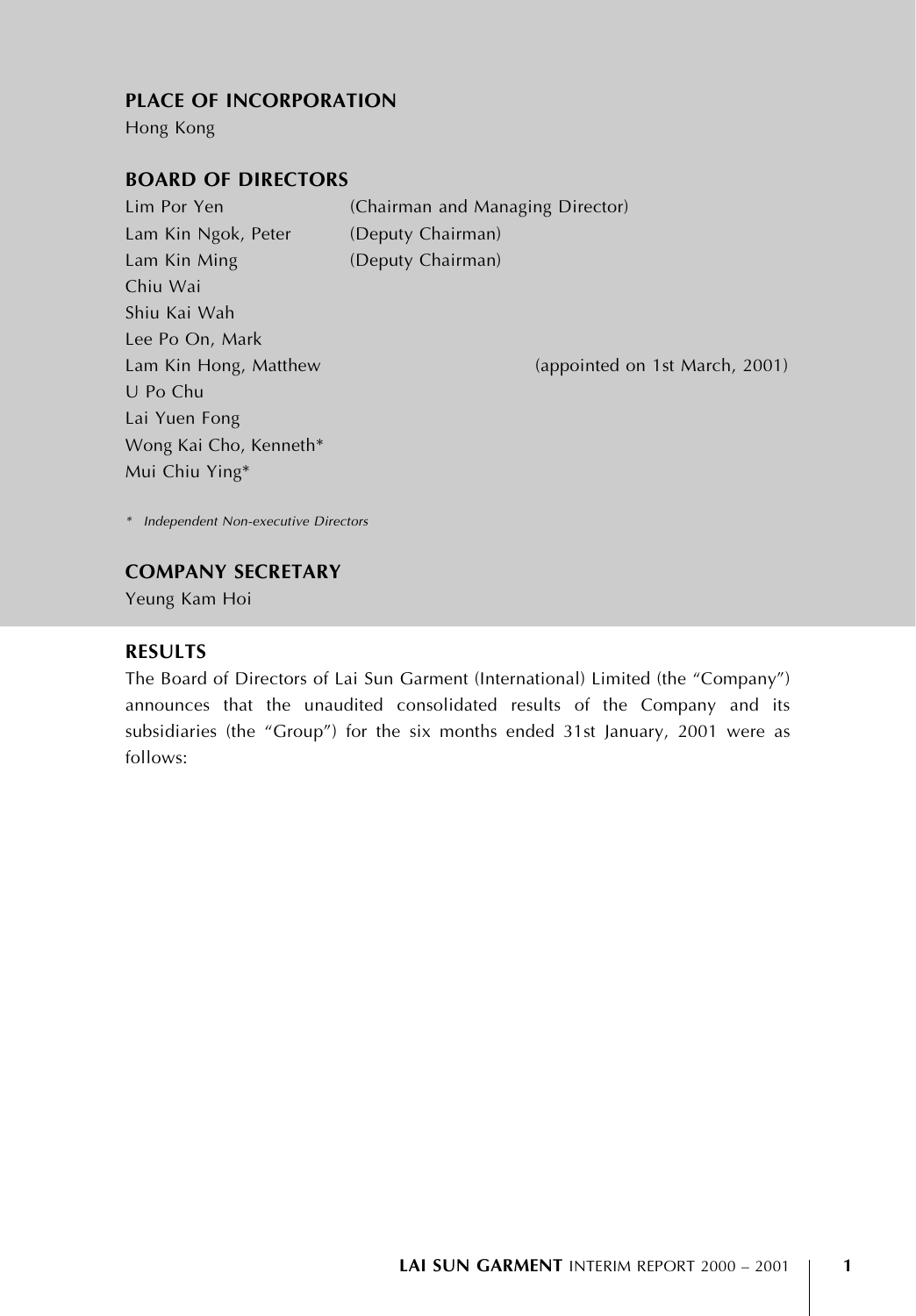# CONDENSED CONSOLIDATED PROFIT AND LOSS ACCOUNT

For the six months ended 31st January, 2001

|                                                                                            |                | Six months ended |               |
|--------------------------------------------------------------------------------------------|----------------|------------------|---------------|
|                                                                                            |                | 31/1/2001        | 31/1/2000     |
|                                                                                            |                | (Unaudited)      | (Unaudited)   |
|                                                                                            | Notes          | <b>HK\$'000</b>  | HK\$'000      |
| <b>TURNOVER</b>                                                                            | 2              | 705,060          | 1,707,489     |
| Cost of sales                                                                              |                | (484, 554)       | (1,200,952)   |
| Gross profit                                                                               |                | 220,506          | 506,537       |
| Other revenue                                                                              |                | 60,182           | 262,059       |
| Administrative expenses                                                                    |                | (59, 162)        | (249, 894)    |
| Selling and distribution costs                                                             |                | (149, 714)       | (171, 567)    |
| Other operating expenses                                                                   |                | (10,628)         | (135, 838)    |
| Loss on deemed disposal of interest in a<br>listed subsidiary                              |                |                  | (3,970)       |
| Loss on disposal of a long term listed<br>investment<br>Provision for impairment in values |                |                  | (3,500)       |
| of long term unlisted investments<br>Provisions for diminutions in values of               |                |                  | (56, 586)     |
| fixed assets                                                                               |                |                  | (649, 257)    |
| Provisions for diminutions in values<br>of properties under development                    |                |                  | (559, 679)    |
| Provisions for diminutions in values of<br>completed properties for sale                   |                |                  | (113, 527)    |
| Deficits of investment property                                                            |                |                  |               |
| revaluation reserve                                                                        | 3              | (206, 452)       |               |
| LOSS FROM OPERATING ACTIVITIES                                                             | $\overline{4}$ | (145, 268)       | (1, 175, 222) |
| Finance costs                                                                              | 5              | (5, 455)         | (442, 418)    |
| Share of losses less profits of associates                                                 |                | (467, 551)       | (45,706)      |
| <b>LOSS BEFORE TAX</b>                                                                     |                | (618, 274)       | (1,663,346)   |
| Tax                                                                                        | 6              | (10, 950)        | (28, 033)     |
| <b>LOSS BEFORE MINORITY INTERESTS</b>                                                      |                | (629, 224)       | (1,691,379)   |
| Minority interests                                                                         |                | (4,704)          | 1,175,629     |
| NET LOSS FROM ORDINARY                                                                     |                |                  |               |
| ACTIVITIES ATTRIBUTABLE TO                                                                 |                |                  |               |
| SHAREHOLDERS                                                                               |                | (633, 928)       | (515, 750)    |
| <b>LOSS PER SHARE</b>                                                                      | 7              |                  |               |
| Basic                                                                                      |                | <b>HK\$0.44</b>  | HK\$0.36      |
| Diluted                                                                                    |                | N/A              | N/A           |

 $\overline{2}$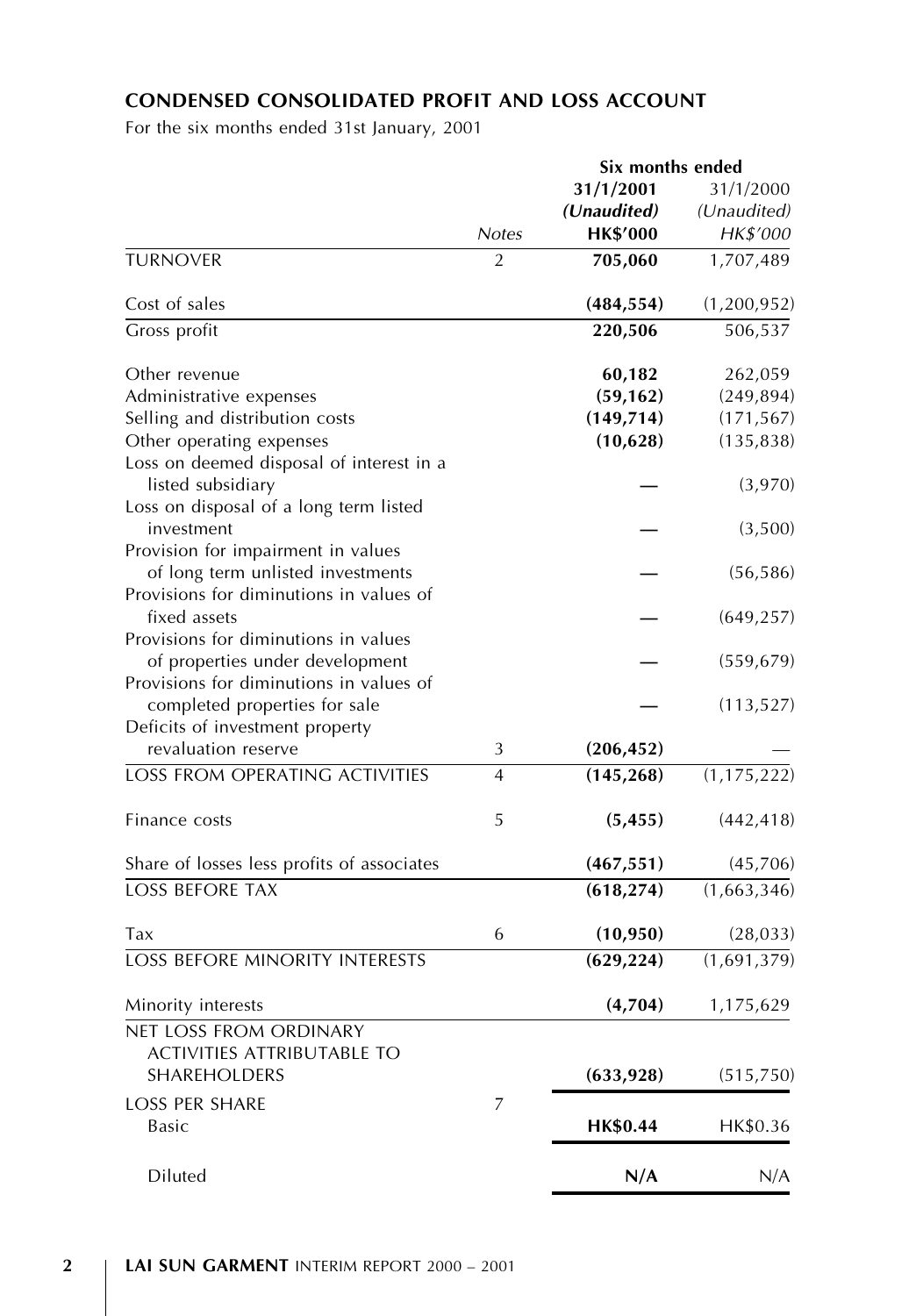# **CONDENSED CONSOLIDATED STATEMENT OF RECOGNISED GAINS AND LOSSES**

For the six months ended 31st January, 2001

|                                                    |              | (Unaudited) |
|----------------------------------------------------|--------------|-------------|
|                                                    | <b>Notes</b> | HK\$'000    |
| Share of deficits on revaluation of                |              |             |
| investment properties of associates                | 13           | (79)        |
| Exchange differences on translation of             |              |             |
| the financial statements of foreign entities       | 13           | 1,433       |
| Net gain not recognised in the profit              |              |             |
| and loss account                                   |              | 1,354       |
| Net loss from ordinary activities attributable     |              |             |
| to shareholders                                    | 13           | (633, 928)  |
| Total recognised gains and losses                  |              | (632, 574)  |
| Negative goodwill credited to/(goodwill            |              |             |
| eliminated against) capital reserve arising on:    |              |             |
| Acquisition of subsidiaries                        | 13           | (480)       |
| Acquisition of associates                          | 12, 13       | 1,079,084   |
| Adjustment for negative goodwill eliminated        |              |             |
| against capital reserve arising on acquisition of  |              |             |
| additional interests in subsidiaries in prior year | 13           | 22,673      |
|                                                    |              | 468,703     |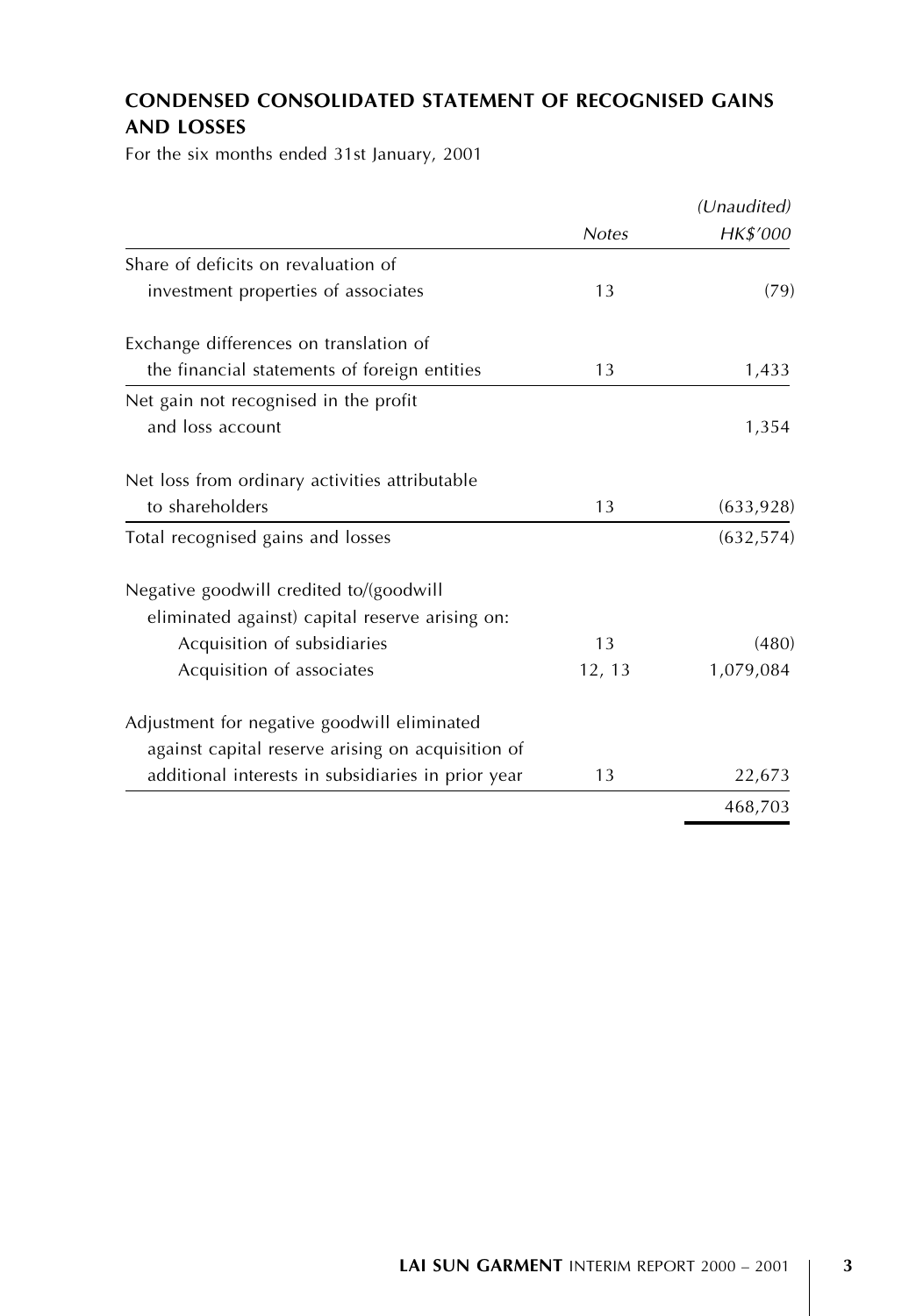# **CONDENSED CONSOLIDATED BALANCE SHEET**

31st January, 2001

|                                        |              | 31st January,   | 31st July, |
|----------------------------------------|--------------|-----------------|------------|
|                                        |              | 2001            | 2000       |
|                                        |              | (Unaudited)     | (Audited)  |
|                                        | <b>Notes</b> | <b>HK\$'000</b> | HK\$'000   |
| <b>NON-CURRENT ASSETS</b>              |              |                 |            |
| Fixed assets                           |              | 368,424         | 376,975    |
| Investment properties                  |              | 77,700          | 77,700     |
| Properties under development           |              | 187,840         | 187,840    |
| Goodwill on consolidation of           |              |                 |            |
| subsidiaries                           |              | 127,029         | 128,366    |
| Interests in associates                |              | 2,809,353       | 2,654,130  |
|                                        |              | 3,570,346       | 3,425,011  |
| <b>CURRENT ASSETS</b>                  |              |                 |            |
| Short term listed investments          |              | 24,300          |            |
| Inventories                            | 9            | 132,515         | 120,210    |
| Trade receivables and bill receivables | 10           | 184,092         | 175,678    |
| Deposits and other receivables         |              | 93,800          | 60,826     |
| Cash and cash equivalents              |              | 57,948          | 136,696    |
|                                        |              | 492,655         | 493,410    |
| <b>CURRENT LIABILITIES</b>             |              |                 |            |
| Other payables and accruals            |              | 155,075         | 83,369     |
| Trade payables and bill payables       | 11           | 203,200         | 211,578    |
| Tax payable                            |              | 31,160          | 38,997     |
| Interest-bearing bank and other        |              |                 |            |
| borrowings                             |              | 73,869          | 116,142    |
|                                        |              | 463,304         | 450,086    |
| NET CURRENT ASSETS                     |              | 29,351          | 43,324     |
| total assets less current              |              |                 |            |
| $LIABILITIES$ — page 5                 |              | 3,599,697       | 3,468,335  |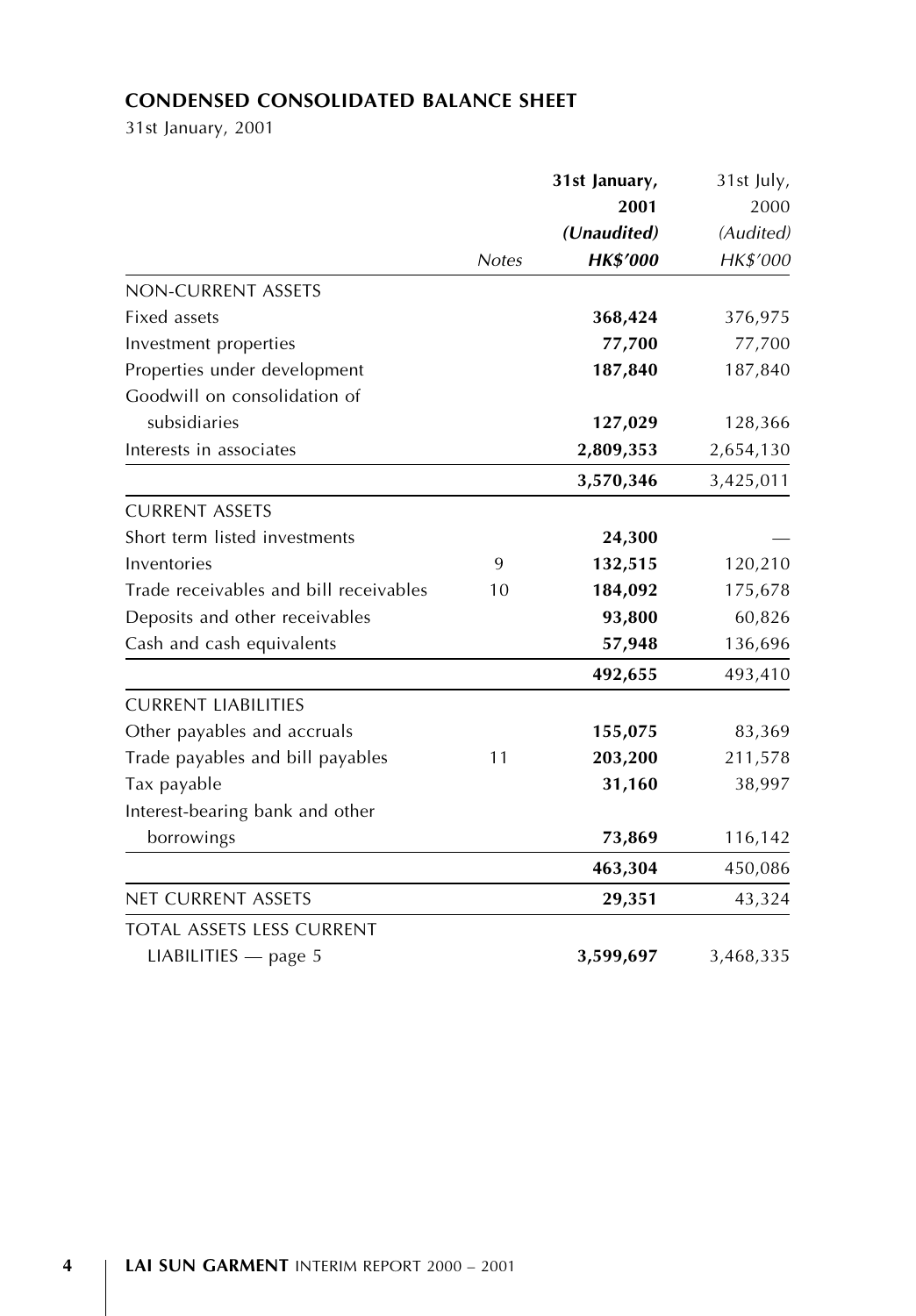# **CONDENSED CONSOLIDATED BALANCE SHEET (Continued)**

31st January, 2001

|                                            |              | 31st January,   | 31st July, |
|--------------------------------------------|--------------|-----------------|------------|
|                                            |              | 2001            | 2000       |
|                                            |              | (Unaudited)     | (Audited)  |
|                                            | <b>Notes</b> | <b>HK\$'000</b> | HK\$'000   |
| TOTAL ASSETS LESS CURRENT                  |              |                 |            |
| $LIABILITIES$ — page 4                     |              | 3,599,697       | 3,468,335  |
| NON-CURRENT LIABILITIES                    |              |                 |            |
| Interest-bearing bank and other borrowings |              | 50,045          | 7,858      |
| Amount due to a shareholder                | 8(iii)       | 44,000          |            |
| Deferred tax                               |              | 1,063           | 1,063      |
|                                            |              | 95,108          | 8,921      |
|                                            |              | 3,504,589       | 3,459,414  |
| <b>CAPITAL AND RESERVES</b>                |              |                 |            |
| Share capital                              |              | 718,855         | 718,855    |
| Reserves                                   | 13           | 2,582,147       | 2,541,679  |
|                                            |              | 3,301,002       | 3,260,534  |
| MINORITY INTERESTS                         |              | 203,587         | 198,880    |
|                                            |              | 3,504,589       | 3,459,414  |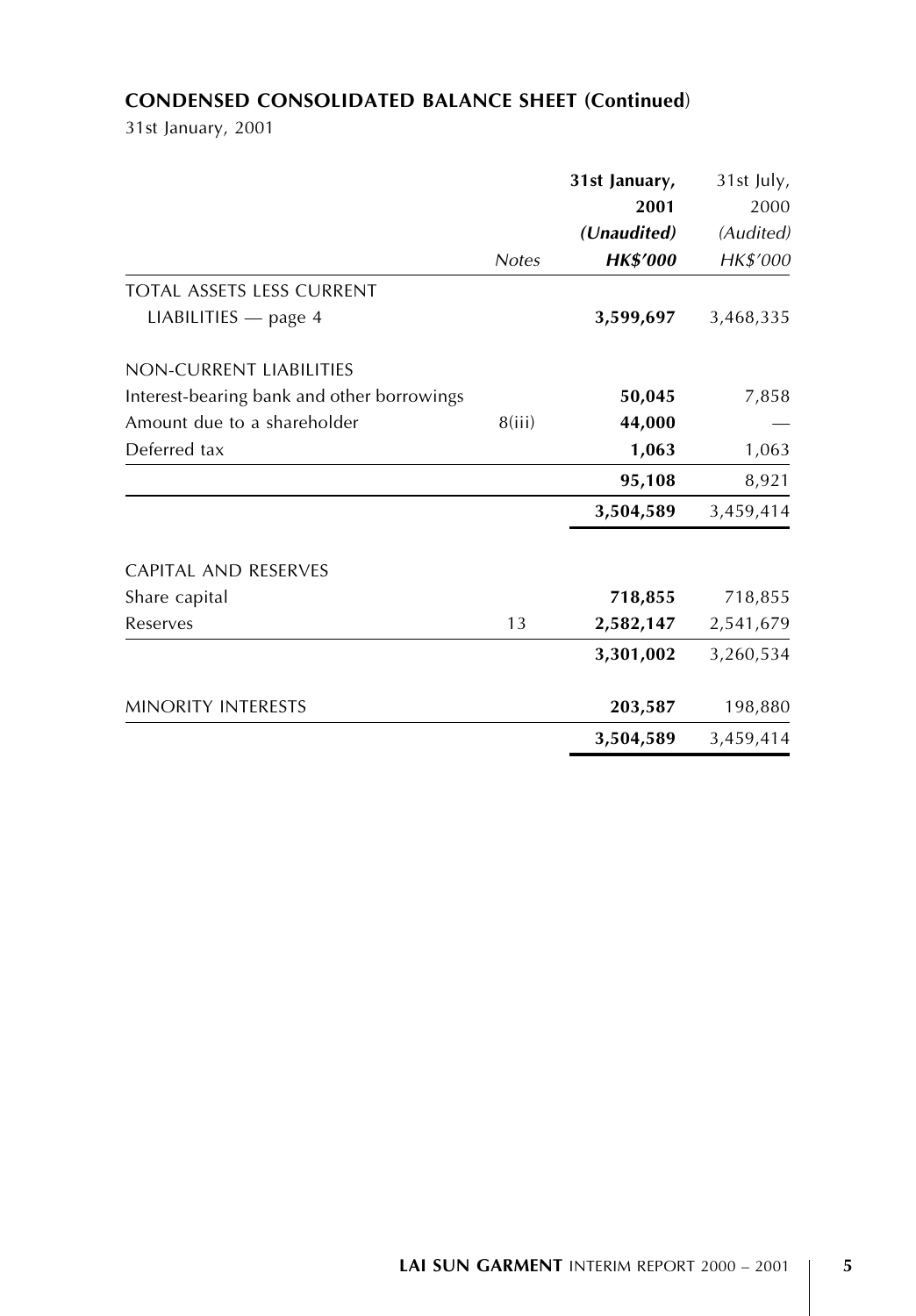# **CONDENSED CONSOLIDATED CASH FLOW STATEMENT**

For the six months ended 31st January, 2001

|                                                   | (Unaudited) |
|---------------------------------------------------|-------------|
|                                                   | HK\$'000    |
| NET CASH INFLOW FROM OPERATING ACTIVITIES         | 73,406      |
| NET CASH OUTFLOW FROM RETURNS ON INVESTMENTS      |             |
| AND SERVICING OF FINANCE                          | (5,822)     |
| <b>TAXES PAID</b>                                 | (10, 829)   |
| NET CASH OUTELOW FROM INVESTING ACTIVITIES        | (179, 658)  |
| NET CASH OUTFLOW BEFORE FINANCING                 | (122, 903)  |
| <b>FINANCING</b>                                  | 41,450      |
| DECREASE IN CASH AND CASH EQUIVALENTS             | (81, 453)   |
| Cash and cash equivalents at beginning of period  | 124,846     |
| Exchange realignments                             | (260)       |
| CASH AND CASH EQUIVALENTS AT END OF PERIOD        | 43,133      |
| ANALYSIS OF BALANCES OF CASH AND CASH EQUIVALENTS |             |
| Cash and bank balances                            | 57,948      |
| <b>Bank overdrafts</b>                            | (1, 513)    |
| Trust receipt loans with maturity of              |             |
| less than three months at the acquisition date    | (13, 302)   |
|                                                   | 43,133      |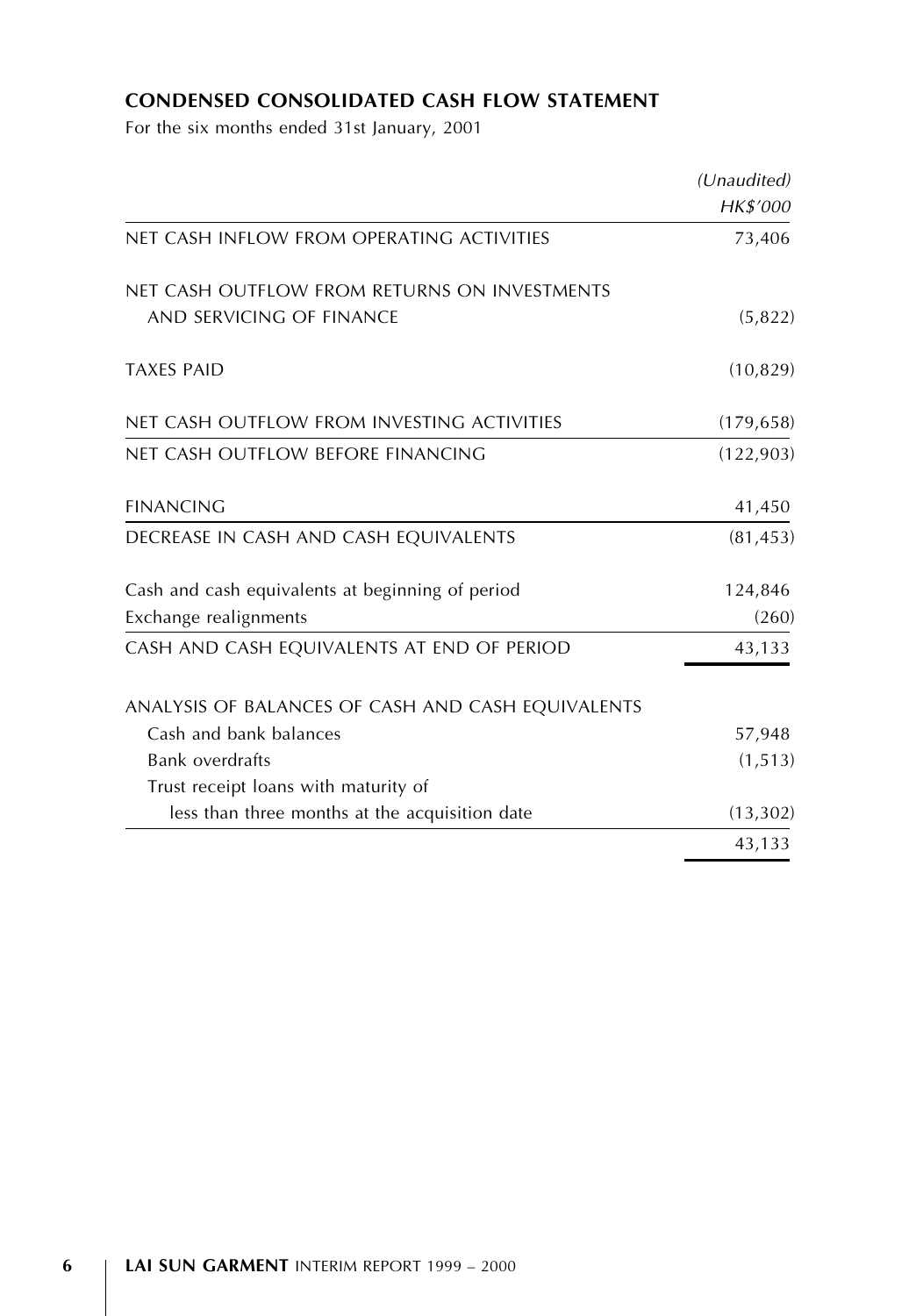### NOTES TO CONDENSED CONSOLIDATED FINANCIAL STATEMENTS

#### $\mathbf{1}$ **RASIS OF PREPARATION AND ACCOUNTING POLICIES**

The condensed consolidated financial statements have not been audited by the Company's auditors but have been reviewed by the Company's audit committee.

The condensed consolidated financial statements have been prepared in accordance with Statement of Accounting Practice No.25, "Interim Financial Reporting", issued by the Hong Kong Society of Accountants ("SSAP 25") except that no comparative figures have been presented for the condensed consolidated statement of recognized gains and losses and the condensed consolidated cash flow statement, being the first condensed consolidated statement of recognized gains and losses and the first condensed consolidated cash flow statement included in the interim report relating to accounting period ended on or after 1st July, 2000. Such departures from SSAP 25 are permitted under the Rules Governing the Listing of Securities on The Stock Exchange of Hong Kong Limited.

The accounting policies and basis of preparation used in the preparation of the interim financial statements are the same as those used in the annual financial statements for the year ended 31st July. 2000.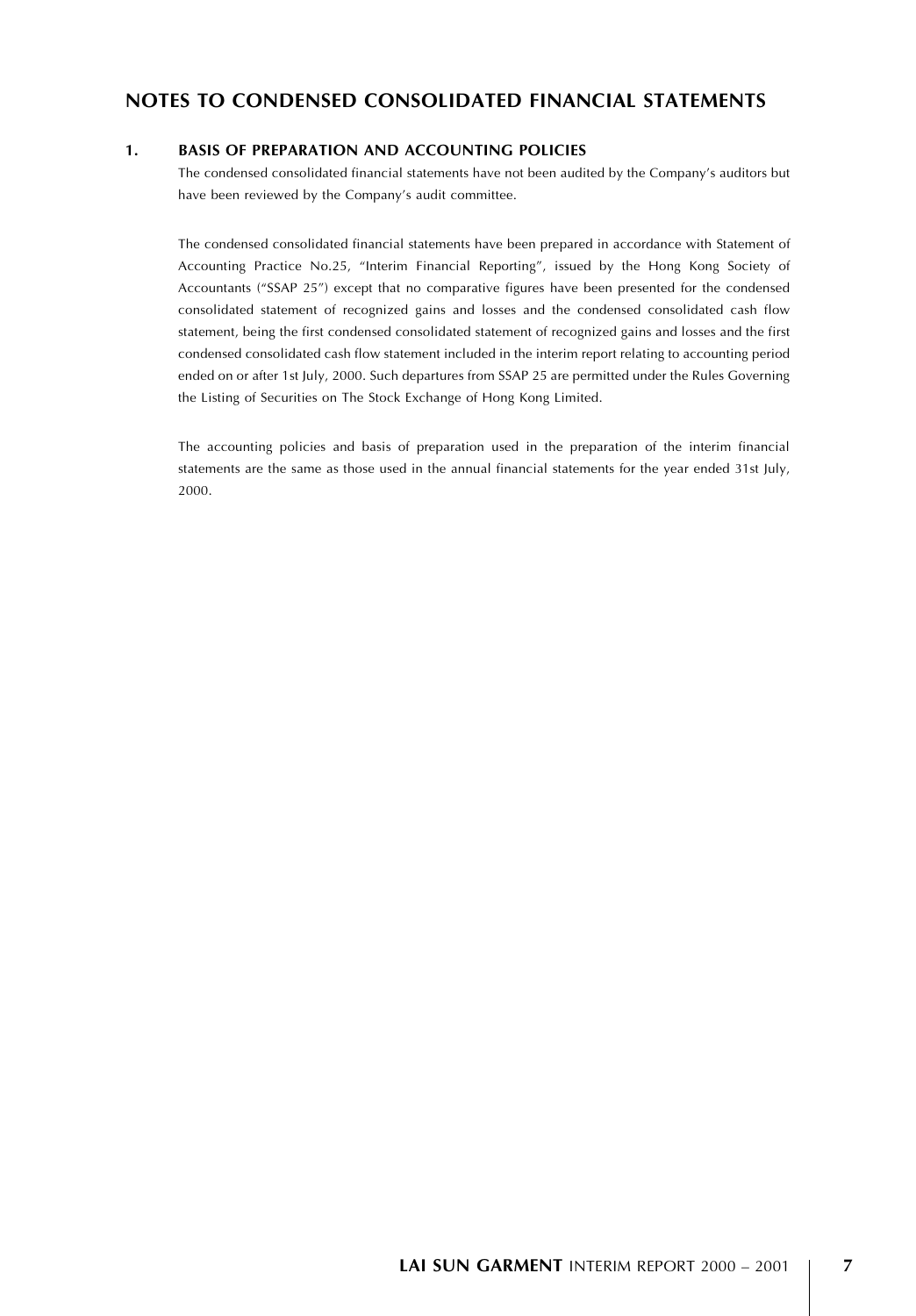#### $2.$ **SEGMENTAL INFORMATION**

An analysis of the Group's turnover and contribution/(absorption) to loss from operating activities by activity and geographical area for the six months ended 31st January, 2001 is as follows:

|                                        |                 | Six months ended<br>Six months ended |                 |               |
|----------------------------------------|-----------------|--------------------------------------|-----------------|---------------|
|                                        | 31/1/2001       | 31/1/2000                            | 31/1/2001       | 31/1/2000     |
|                                        |                 |                                      | Contribution/   | Contribution/ |
|                                        | Turnover        | Turnover                             | (absorption)    | (absorption)  |
|                                        | (Unaudited)     | (Unaudited)                          | (Unaudited)     | (Unaudited)   |
|                                        | <b>HK\$'000</b> | HK\$'000                             | <b>HK\$'000</b> | HK\$'000      |
| By activity:                           |                 |                                      |                 |               |
| Manufacture and sale of garments       | 695,147         | 725,059                              | 15,906          | 13,321        |
| Sales of properties                    |                 | 467,040                              |                 | (187, 782)    |
| Property rentals                       | 7,063           | 292,542                              | (2, 315)        | 189,782       |
| Hotel, restaurant and other            |                 |                                      |                 |               |
| operations                             | 2,850           | 222,848                              | (1, 961)        | 69,755        |
|                                        | 705,060         | 1,707,489                            | 11,630          | 85,076        |
|                                        |                 |                                      |                 |               |
| Other revenue                          |                 |                                      | 60,182          | 262,059       |
| Other operating expenses               |                 |                                      | (10,628)        | (135, 838)    |
| Loss on deemed disposal of interest    |                 |                                      |                 |               |
| in a listed subsidiary                 |                 |                                      |                 | (3,970)       |
| Loss on disposal of a long term listed |                 |                                      |                 |               |
| investment                             |                 |                                      |                 | (3,500)       |
| Provision for impairment in values     |                 |                                      |                 |               |
| of long term unlisted investments      |                 |                                      |                 | (56, 586)     |
| Provisions for diminution in values    |                 |                                      |                 |               |
| of fixed assets                        |                 |                                      |                 | (649, 257)    |
| Provisions for diminution in values    |                 |                                      |                 |               |
| of properties under development        |                 |                                      |                 | (559, 679)    |
| Provisions for diminution in value     |                 |                                      |                 |               |
| of completed properties for sale       |                 |                                      |                 | (113, 527)    |
| Deficits of investment property        |                 |                                      |                 |               |
| revaluation reserve                    |                 |                                      | (206, 452)      |               |
| <b>LOSS FROM OPERATING ACTIVITIES</b>  |                 |                                      | (145, 268)      | (1, 175, 222) |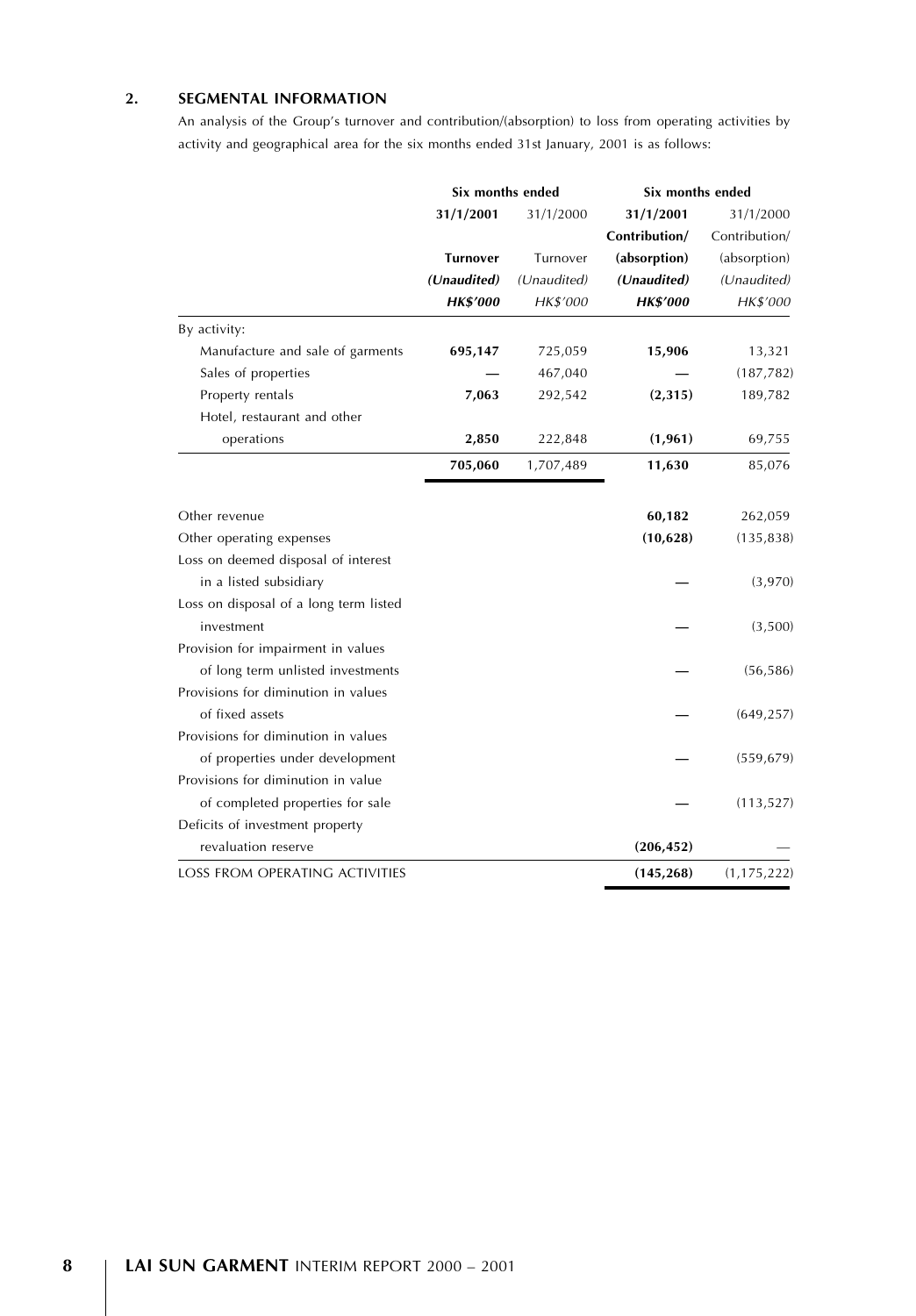#### $2.$ **SEGMENTAL INFORMATION (Continued)**

|                                        | Six months ended |             | Six months ended |                 |
|----------------------------------------|------------------|-------------|------------------|-----------------|
|                                        | 31/1/2001        | 31/1/2000   | 31/1/2001        | 31/1/2000       |
|                                        |                  |             | Contribution/    | Contribution/   |
|                                        | <b>Turnover</b>  | Turnover    | (absorption)     | (absorption)    |
|                                        | (Unaudited)      | (Unaudited) | (Unaudited)      | (Unaudited)     |
|                                        | <b>HK\$'000</b>  | HK\$'000    | <b>HK\$'000</b>  | <b>HK\$'000</b> |
| By geographical area:                  |                  |             |                  |                 |
| The People's Republic of China:        |                  |             |                  |                 |
| Hong Kong                              | 547,417          | 1,378,323   | 11,703           | 88,328          |
| Elsewhere                              | 146,372          | 250,105     | 1,447            | 7,614           |
| The United States of America           | 7,965            | 15,768      | (1, 246)         | (2, 238)        |
| The United Kingdom                     | 83               | 805         | (13)             | (114)           |
| Others                                 | 3,223            | 62,488      | (261)            | (8, 514)        |
|                                        | 705,060          | 1,707,489   | 11,630           | 85,076          |
|                                        |                  |             |                  |                 |
| Other revenue                          |                  |             | 60,182           | 262,059         |
| Other operating expenses               |                  |             | (10, 628)        | (135, 838)      |
| Loss on deemed disposal of interest in |                  |             |                  |                 |
| a listed subsidiary                    |                  |             |                  | (3,970)         |
| Loss on disposal of a long term listed |                  |             |                  |                 |
| investment                             |                  |             |                  | (3,500)         |
| Provision for impairment in values of  |                  |             |                  |                 |
| long term unlisted investments         |                  |             |                  | (56, 586)       |
| Provisions for diminution in values of |                  |             |                  |                 |
| fixed assets                           |                  |             |                  | (649, 257)      |
| Provisions for diminution in values of |                  |             |                  |                 |
| properties under development           |                  |             |                  | (559, 679)      |
| Provisions for diminution in value of  |                  |             |                  |                 |
| completed properties for sale          |                  |             |                  | (113, 527)      |
| Deficits of investment property        |                  |             |                  |                 |
| revaluation reserve                    |                  |             | (206, 452)       |                 |
| <b>LOSS FROM OPERATING ACTIVITIES</b>  |                  |             | (145, 268)       | (1, 175, 222)   |

 $\overline{\mathbf{3}}$ 

### DEFICITS OF INVESTMENT PROPERTY REVALUATION RESERVE

This represents the amount charged to the profit and loss account in respect of the deficits in the investment property revaluation reserve account arising from release of reserves upon the deemed disposal of interest in a subsidiary by an associate.

 $\boldsymbol{9}$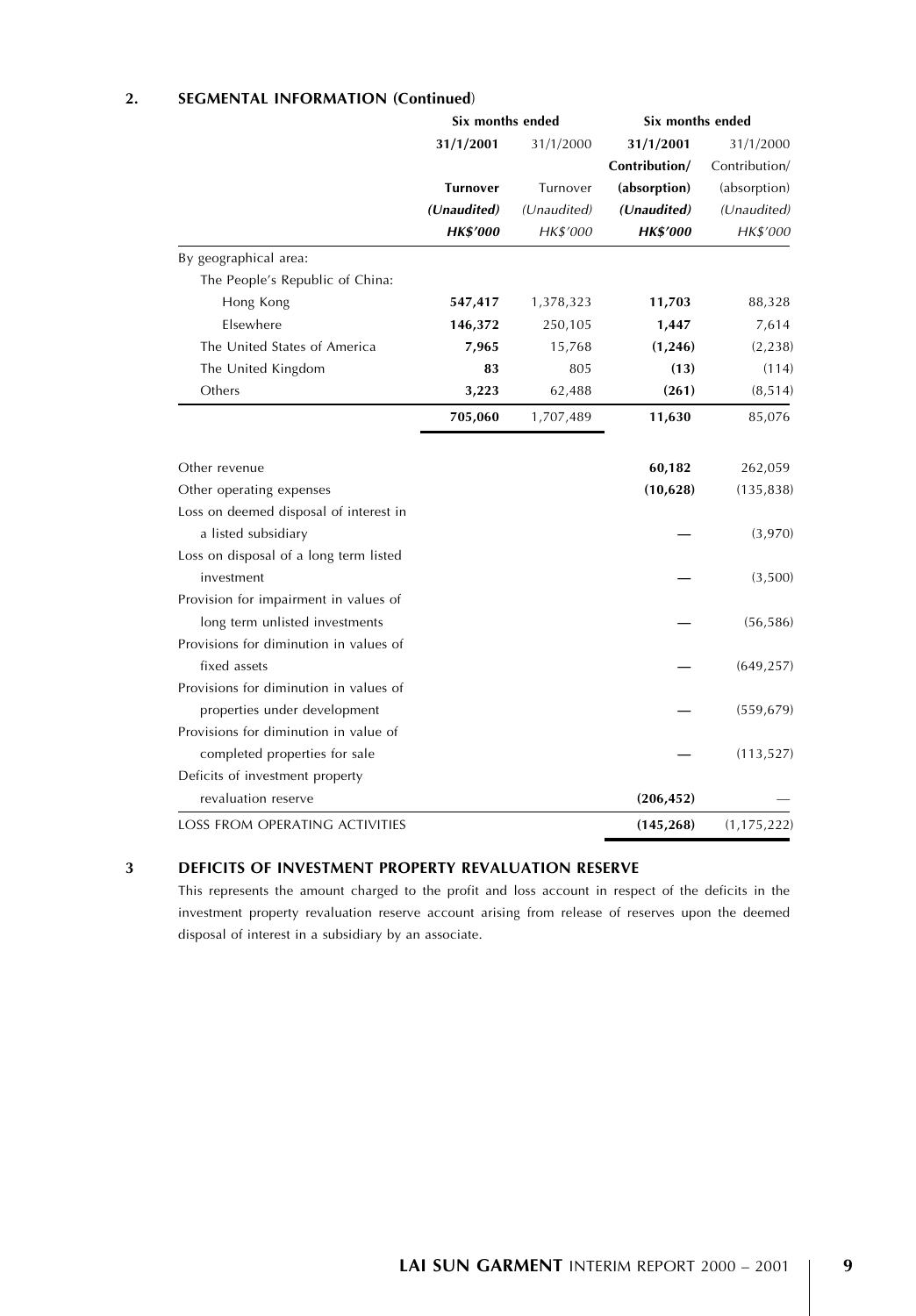#### $\overline{4}$ . **LOSS FROM OPERATING ACTIVITIES**

This is arrived at after charging:

|                                                            | Six months ended |             |
|------------------------------------------------------------|------------------|-------------|
|                                                            | 31/1/2001        | 31/1/2000   |
|                                                            | (Unaudited)      | (Unaudited) |
|                                                            | <b>HK\$'000</b>  | HK\$'000    |
| Depreciation:                                              |                  |             |
| Owned fixed assets                                         | 9,765            | 30,444      |
| Leased fixed assets                                        | 40               | 40          |
| Amortisation of goodwill on acquisition of:                |                  |             |
| Subsidiaries                                               | 1,337            | 3,775       |
| An associate                                               |                  | 578         |
| Loss on disposal of investment properties                  |                  | 150,034     |
| Loss on deemed disposal of subsidiaries                    |                  | 3,970       |
| and after crediting:                                       |                  |             |
| Gain on disposal of subsidiaries                           | (20, 709)        | (74, 112)   |
| Gain on disposal of associates                             |                  | (178)       |
| Gain on disposal of short term listed investments          |                  | (16, 470)   |
| Write back of revaluation deficits previously written off, |                  |             |
| arising from disposal of investment properties             |                  | (157, 074)  |
| Write back of contingent loss in respect of                |                  |             |
| a guarantee given to a bank                                |                  | (38, 406)   |
| Unrealized gain on short term listed investment            | (3, 121)         |             |
| Forfeited contributions in respect of                      |                  |             |
| retirement scheme contributions                            | (18, 163)        |             |
| Forfeiture of deposits received in respect of              |                  |             |
| a property sale transaction                                |                  | (12,004)    |
| Provision written back following the sale                  |                  |             |
| of slow moving stock items                                 |                  | (10, 960)   |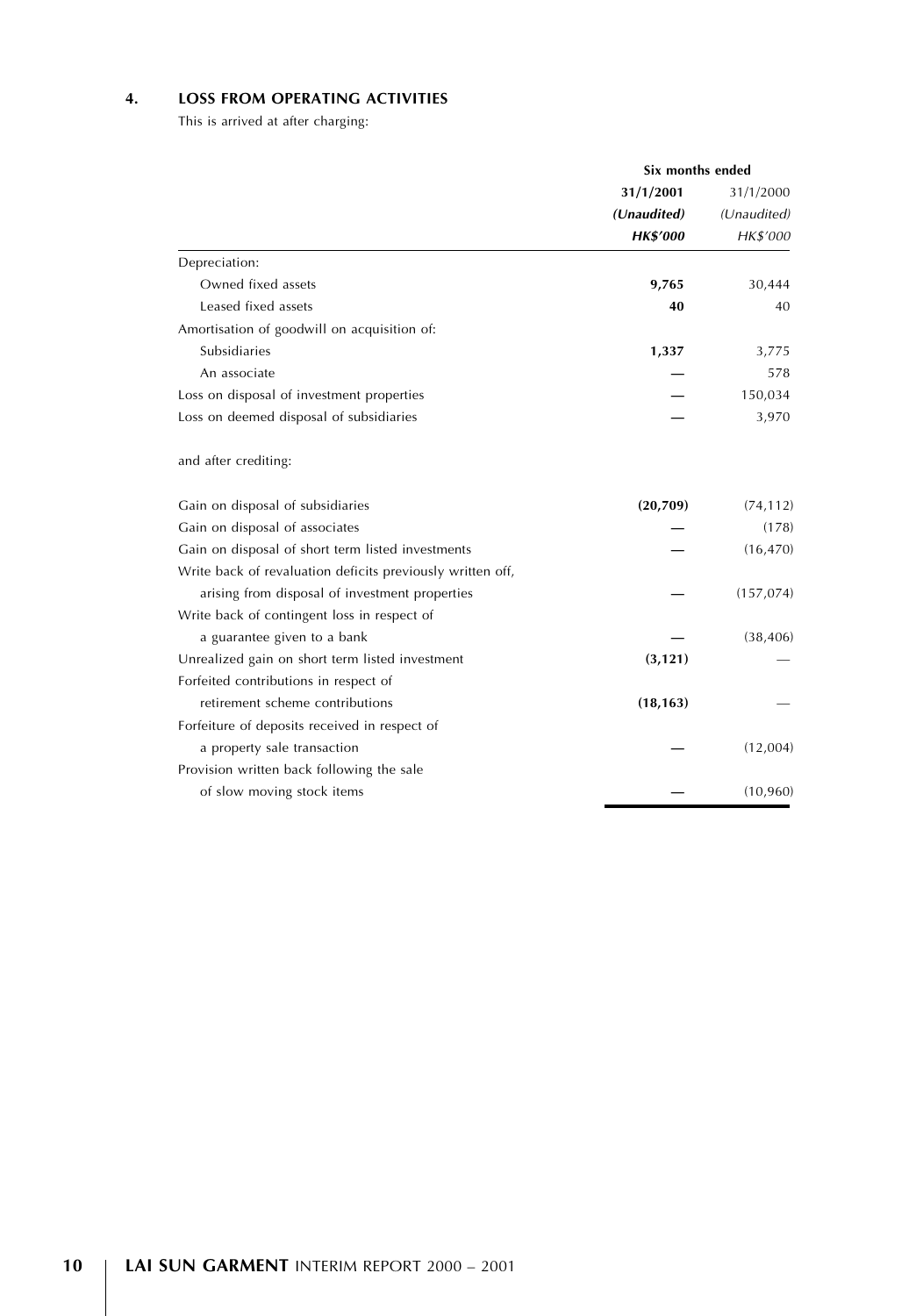#### 5. **FINANCE COSTS**

|                                                                | Six months ended |             |
|----------------------------------------------------------------|------------------|-------------|
|                                                                | 31/1/2001        | 31/1/2000   |
|                                                                | (Unaudited)      | (Unaudited) |
|                                                                | <b>HK\$'000</b>  | HK\$'000    |
| Interest on bank loans, overdrafts and other borrowings wholly |                  |             |
| repayable within five years                                    | 5,455            | 294,988     |
| Interest on bonds payable                                      |                  | 22,387      |
| Interest on convertible bonds and convertible note             |                  | 61,630      |
| Less: Amounts capitalised in properties under development      |                  | (31, 473)   |
| Amounts capitalised in associates engaged in property          |                  |             |
| development                                                    |                  | (19,082)    |
| Amounts capitalised in jointly controlled entities engaged in  |                  |             |
| property development                                           |                  | (710)       |
|                                                                | 5,455            | 327,740     |
| Provision for premium on bonds redemption                      |                  | 56,820      |
| Provision for premium on note redemption                       |                  | 10,000      |
| Bank charges and refinancing charges                           |                  | 47,858      |
|                                                                | 5,455            | 442,418     |

#### 6. **TAX**

Hong Kong profits tax has been provided at the rate of 16% (2000: 16%) on the estimated assessable profits arising in Hong Kong during the period.

Taxes on profits assessable elsewhere have been calculated at the rates of tax prevailing in the places in which the Group operates, based on existing legislation, interpretations and practices in respect thereof.

|                                   | Six months ended |                          |
|-----------------------------------|------------------|--------------------------|
|                                   | 31/1/2001        | 31/1/2000<br>(Unaudited) |
|                                   | (Unaudited)      |                          |
|                                   | <b>HK\$'000</b>  | HK\$'000                 |
| Provision for tax for the period: |                  |                          |
| Hong Kong                         | 2,176            | 18,179                   |
| Outside Hong Kong                 | 817              | 9,343                    |
|                                   | 2,993            | 27,522                   |
| Associates:                       |                  |                          |
| Hong Kong                         | 7,957            | 599                      |
| Outside Hong Kong                 |                  | (88)                     |
|                                   | 7,957            | 511                      |
| Tax charge for the period         | 10,950           | 28,033                   |

#### 7. **LOSS PER SHARE**

The calculation of basic loss per share is based on the net loss attributable to shareholders for the period of HK\$633,928,000 (2000: HK\$515,750,000) and the number of 1,437,709,710 (2000: 1,437,709,710) ordinary shares in issue during the period.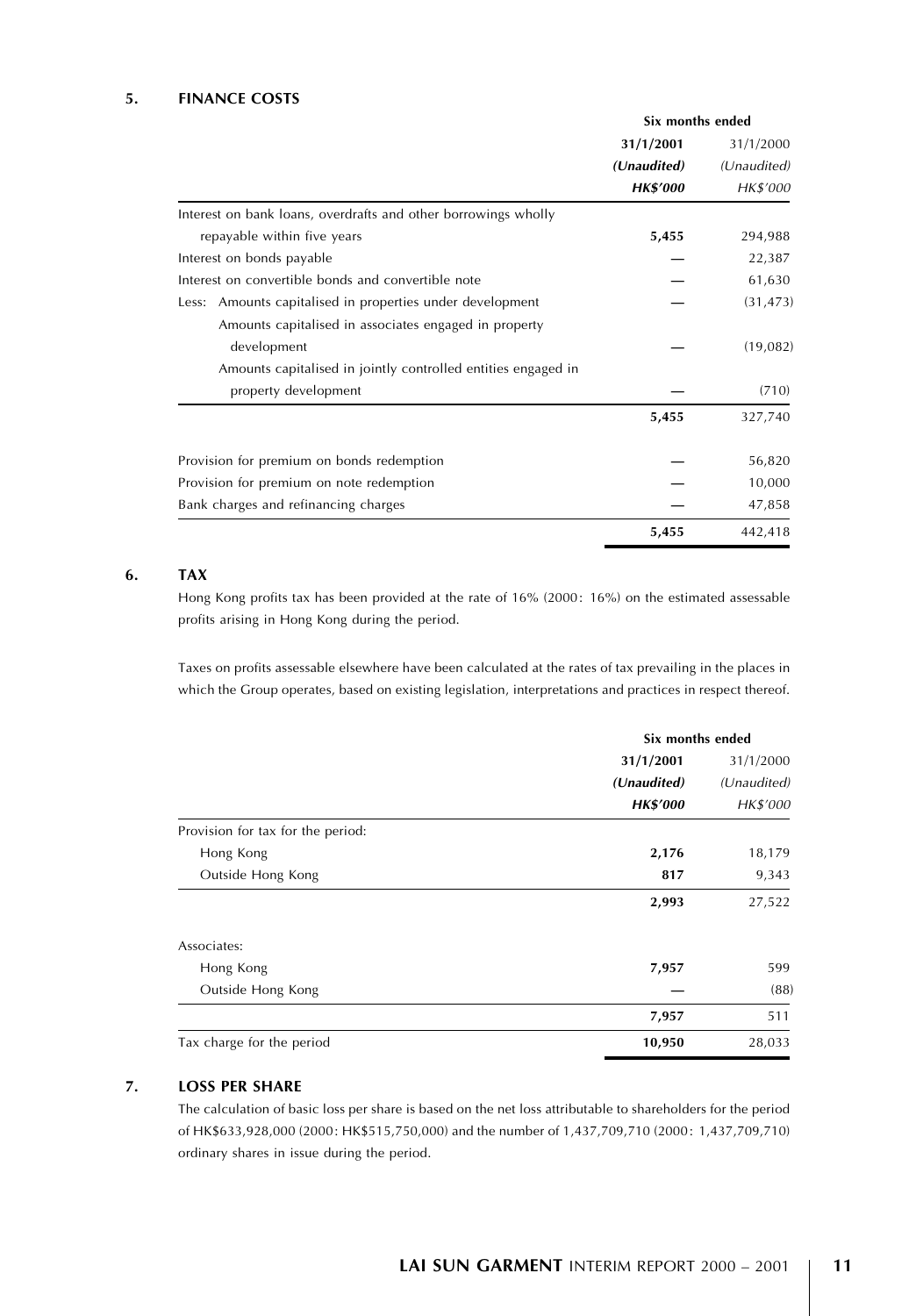#### $\overline{z}$ **LOSS PER SHARE (Continued)**

The diluted loss per share for the current and prior periods has not been presented because any potential shares of the Group outstanding during these periods has an anti-dilutive effect on the basic loss per share for these periods.

#### **RELATED PARTY TRANSACTIONS** 8.

During the period, group companies entered into the following material transactions with related parties who are not members of the Group.

|                                           | Six months ended |             |             |  |
|-------------------------------------------|------------------|-------------|-------------|--|
|                                           | <b>Notes</b>     | 31/1/2001   | 31/1/2000   |  |
|                                           |                  | (Unaudited) | (Unaudited) |  |
|                                           |                  | HK\$'000    | HK\$'000    |  |
| Interest income received from associates  | (i)              |             | 18,152      |  |
| Rental expenses paid to related companies | (ii)             | 5.739       |             |  |
| Interest expenses paid to a shareholder   | (iii)            | 1.151       |             |  |

Interest was charged on advances to associates at prevailing market rates. The amounts due are  $(i)$ unsecured and have no fixed terms of repayment.

 $(ii)$ Rental expenses were charged by related companies pursuant to the respective lease agreements.

 $(iii)$ On 22nd November, 2000, an unsecured revolving loan facility of up to a maximum principal amount of HK\$100 million (the "Facility") was obtained by the Company from Mr. Lim Por Yen, a substantial shareholder and Director of the Company. The Facility was mainly for the purpose of financing the Acquisition by the Company as detailed in note 12. The Facility was for a term of approximately two years to 30th November, 2002 and was bearing interest on the amount drawn at the best lending rate quoted by The Hongkong and Shanghai Banking Corporation Limited. The outstanding loan balance as at 31st January, 2001 amounted to HK\$44,000,000.

#### **INVENTORIES** 9.

|                  | 31st January,   | 31st July, |
|------------------|-----------------|------------|
|                  | 2001            | 2000       |
|                  | (Unaudited)     | (Audited)  |
|                  | <b>HK\$'000</b> | HK\$'000   |
| Raw materials    | 15,899          | 18,566     |
| Work in progress | 717             | 4,354      |
| Finished goods   | 115,491         | 97,290     |
| Goods in transit | 408             |            |
|                  | 132,515         | 120,210    |

Inventories which are carried at net realisable value and included in the above balance amounted to HK\$26,315,000 (At 31st July, 2000: HK\$34,828,000).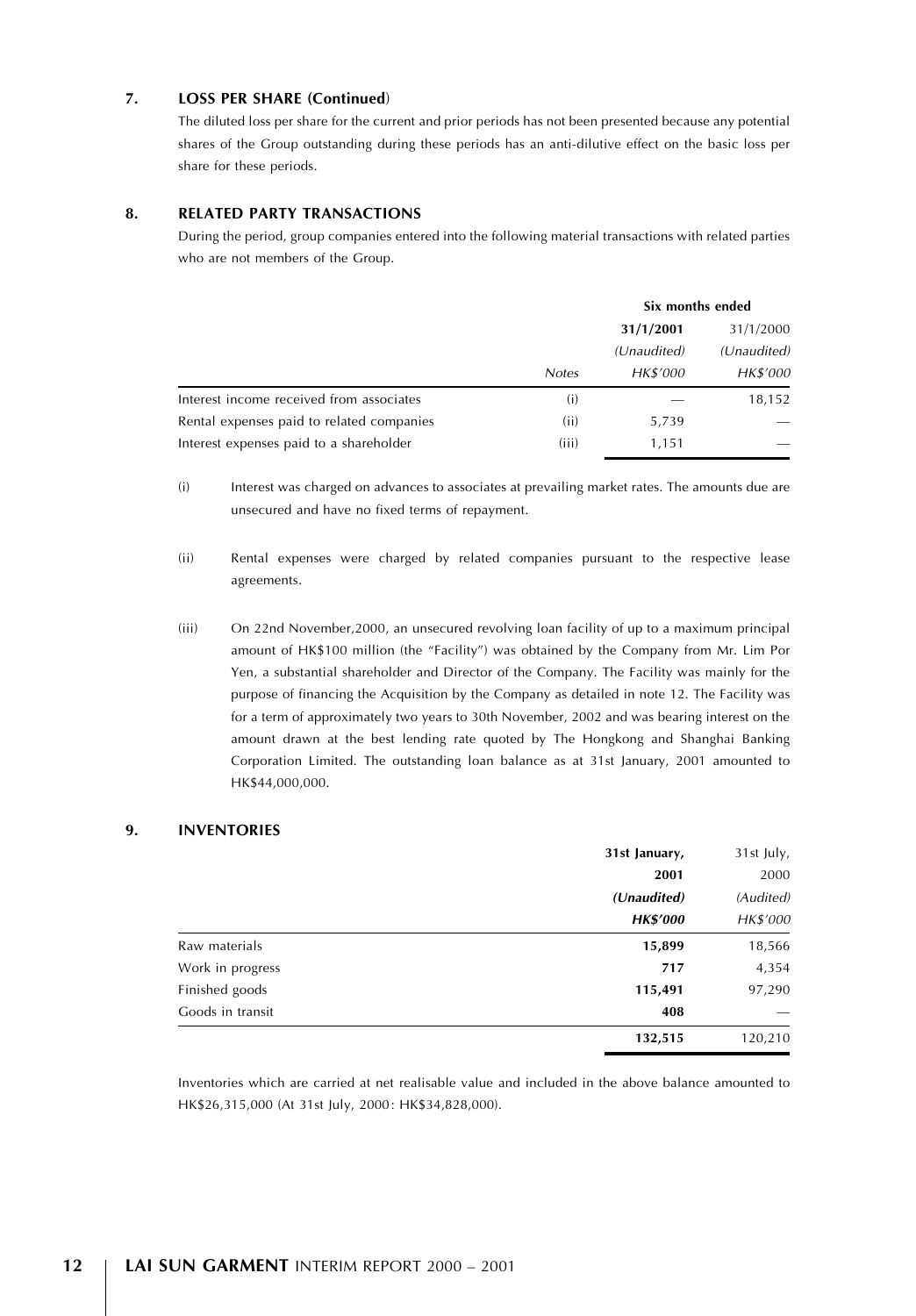#### $10<sup>1</sup>$ **TRADE RECEIVABLES AND BILL RECEIVABLES**

The Group's average credit term to trade debtors is 120 days. The ageing analysis of trade receivables and bill receivables as at 31st January, 2001 is as follows:

|                      | 31st January,   | 31st July, |  |
|----------------------|-----------------|------------|--|
|                      | 2001            |            |  |
|                      | (Unaudited)     | (Audited)  |  |
|                      | <b>HK\$'000</b> | HK\$'000   |  |
| Current to 90 days   | 155,969         | 111,769    |  |
| 91 days to 180 days  | 3,097           | 11,075     |  |
| 181 days to 365 days | 9,818           | 3,443      |  |
| Over 365 days        | 15,208          | 49,391     |  |
|                      | 184,092         | 175,678    |  |

#### **TRADE PAYABLES AND BILL PAYABLES**  $11.$

The ageing analysis of trade payables and bill payables as at 31st lanuary, 2001 is as follows:

|                      | 31st January,   | 31st July,        |  |
|----------------------|-----------------|-------------------|--|
|                      | 2001            | 2000<br>(Audited) |  |
|                      | (Unaudited)     |                   |  |
|                      | <b>HK\$'000</b> | HK\$'000          |  |
| Current to 90 days   | 163,836         | 143,822           |  |
| 91 days to 180 days  | 9,500           | 8,979             |  |
| 181 days to 365 days | 7,585           | 7,976             |  |
| Over 365 days        | 22,279          | 50,801            |  |
|                      | 203,200         | 211,578           |  |

#### $12.$ ACQUISITION OF INTEREST IN LAI FUNG HOLDINGS LIMITED

During the period between 21st November, 2000 and 23rd November, 2000, the Company acquired certain convertible guaranteed bonds due 2000 issued by Lai Fung Overseas Finance Limited, a subsidiary of Lai Fung Holdings Limited ("Lai Fung") ("LF Convertible Bonds") with an aggregate principal face value of US\$37,640,000 (approximately HK\$293,592,000) from independent third parties at an aggregate consideration of approximately HK\$155,476,000 and 1,000,000 shares in Lai Fung from independent third parties at an aggregate consideration of HK\$426,584 (the "Acquisition"). Lai Fung was then a 74.49%-owned subsidiary of Lai Sun Development Company Limited ("LSD") which was in turn a 42.25%-owned associate of the Company.

On 10th January, 2001, an aggregate of 632,741,377 new shares of HK0.10 each in the share capital of Lai Fung ("Lai Fung Shares") were allotted and issued to the Company at a conversion price of HK\$0.464 per new Lai Fung Share upon mandatory conversion of the LF Convertible Bonds in accordance with the terms and conditions of the LF Convertible Bonds. Following the allotment and issue of the new Lai Fung Shares, the Company owned a beneficial interest of 20.64% in Lai Fung. A negative goodwill of approximately HK\$1,079,084,000 arising from the acquisition of the interests in Lai Fung was credited to the capital reserve.

As a result of the mandatory conversion of the LF Convertible Bonds, the shareholding percentage of LSD in Lai Fung reduced, by way of dilution, from approximately 74.49% of the then issued share capital of Lai Fung to approximately 25.40% of the issued share capital of Lai Fung as enlarged by the allotment and issue of the new Lai Fung Shares.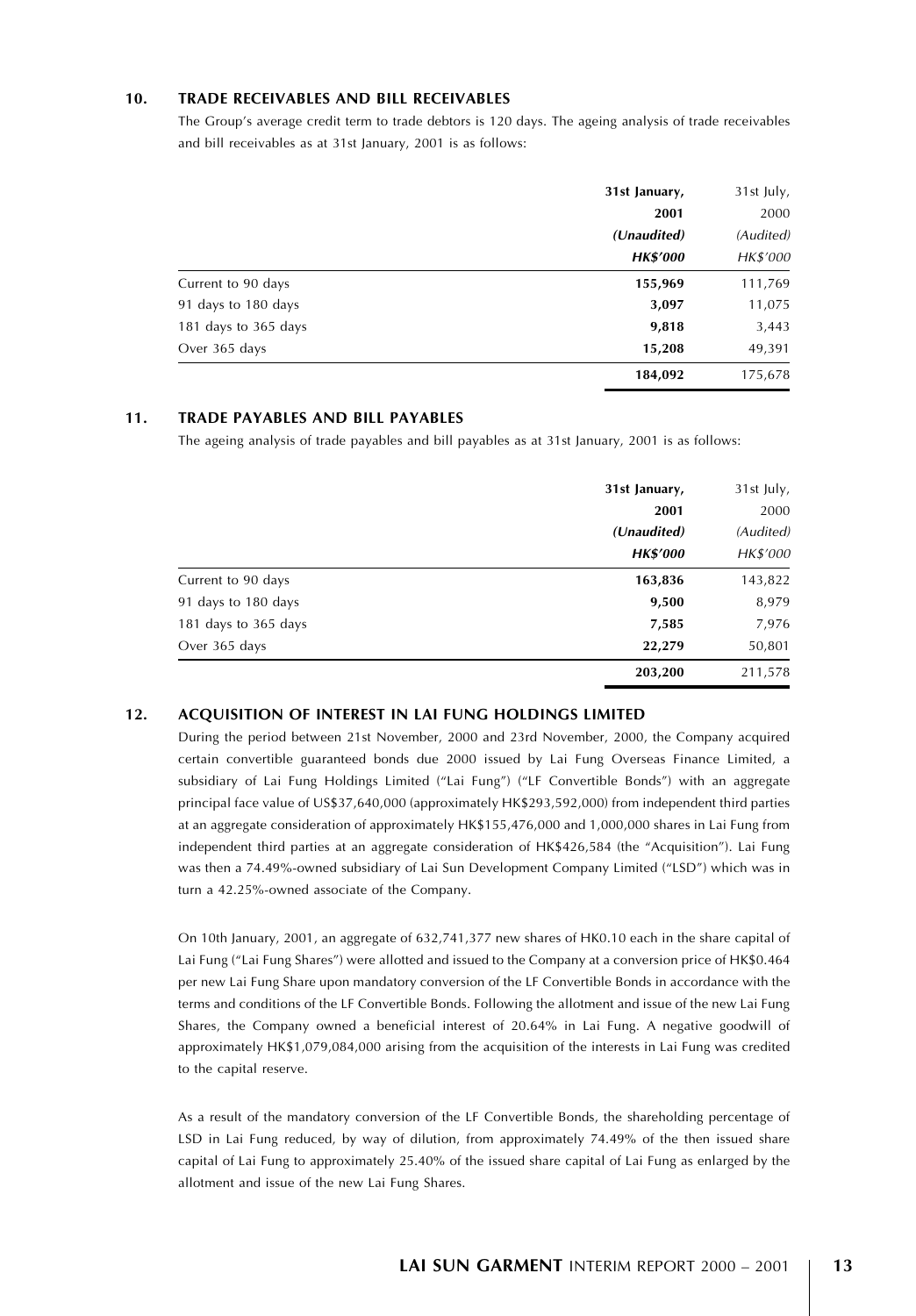#### **RESERVES**  $13.$

|                                  |           |                                 |          | <b>Kevaluation</b>     |                      |          |          |                           |              |
|----------------------------------|-----------|---------------------------------|----------|------------------------|----------------------|----------|----------|---------------------------|--------------|
|                                  |           |                                 |          | reserve for            |                      |          |          |                           |              |
|                                  |           |                                 |          | properties             |                      |          |          |                           |              |
|                                  |           |                                 |          | under                  |                      |          |          |                           |              |
|                                  |           |                                 |          | Investment development |                      |          |          |                           |              |
|                                  |           | Share Fixed asset               | property | held for               |                      |          | Exchange |                           |              |
|                                  |           | premium revaluation revaluation |          | investment             | Capital              | General  |          | fluctuation Accumulated   |              |
|                                  | account   | reserve                         | reserve  | potential              | reserve              | reserve  | reserve  | losses                    | <b>Total</b> |
|                                  | HK\$'000  | HK\$'000                        | HK\$'000 | HK\$'000               | <b>HK\$'000</b>      | HK\$'000 | HK\$'000 | HK\$'000                  | HK\$'000     |
| At 31st July, 2000 and 1st       |           |                                 |          |                        |                      |          |          |                           |              |
| August, 2000 (Audited)           | 1,119,738 | 87,297                          | 37,759   |                        | 489,333 3,384,186    | 57       | 33,445   | $(2,610,136)$ 2,541,679   |              |
| Share of deficits on revaluation |           |                                 |          |                        |                      |          |          |                           |              |
| of investment properties of      |           |                                 |          |                        |                      |          |          |                           |              |
| associates                       |           |                                 | (79)     |                        |                      |          |          |                           | (79)         |
| Release upon deemed disposal     |           |                                 |          |                        |                      |          |          |                           |              |
| of a subsidiary by an            |           |                                 |          |                        |                      |          |          |                           |              |
| associate                        |           |                                 | (37,680) | (326, 165)             | (58, 518)            |          | (5, 872) |                           | (428, 235)   |
| Exchange realignments:           |           |                                 |          |                        |                      |          |          |                           |              |
| Subsidiaries                     |           |                                 |          |                        |                      |          | (260)    |                           | (260)        |
| Associates                       |           |                                 |          |                        |                      |          | 1,693    |                           | 1,693        |
| Negative goodwill arising on     |           |                                 |          |                        |                      |          |          |                           |              |
| acquisition of an associate      |           |                                 |          |                        |                      |          |          |                           |              |
| (note 12)                        |           |                                 |          |                        | $-1,079,084$         |          |          |                           | 1,079,084    |
| Goodwill arising on acquisition  |           |                                 |          |                        |                      |          |          |                           |              |
| of interest in a subsidiary      |           |                                 |          |                        | (480)                |          |          |                           | (480)        |
| Adjustment for negative          |           |                                 |          |                        |                      |          |          |                           |              |
| goodwill arising on              |           |                                 |          |                        |                      |          |          |                           |              |
| acquisition of additional        |           |                                 |          |                        |                      |          |          |                           |              |
| interests in subsidiaries in     |           |                                 |          |                        |                      |          |          |                           |              |
| prior year                       |           |                                 |          |                        | 22,673               |          |          |                           | 22,673       |
| Net loss for the year            |           |                                 |          |                        |                      |          |          | (633, 928)                | (633, 928)   |
| At 31st January, 2001            |           |                                 |          |                        |                      |          |          |                           |              |
| (Unaudited)                      | 1,119,738 | 87,297                          |          |                        | 163, 168 4, 426, 945 | 57       | 29,006   | $(3, 244, 064)$ 2,582,147 |              |
|                                  |           |                                 |          |                        |                      |          |          |                           |              |

#### $14.$ **CONTINGENT LIABILITIES**

Crocodile Garments Limited ("CGL"), a 54.93%-owned subsidiary, is involved in legal disputes in which a supplier, who alleges that CGL has infringed its trademark in the People's Republic of China ("PRC"), is seeking orders from the courts in Hong Kong to prohibit CGL from registering certain trademarks in the PRC and orders from the court in the PRC for a compensation of RMB3,500,000.

The High Court and the Court of Appeal ruled in favour of the supplier and CGL is considering to appeal against the judgements to the Court of Final Appeal. The Court in the PRC has not delivered the judgement as at the date of this report. In the opinion of the Directors, having taken legal advice, the claim for compensation against CGL is unlikely to be successful and, therefore, no provision has been made in these financial statements.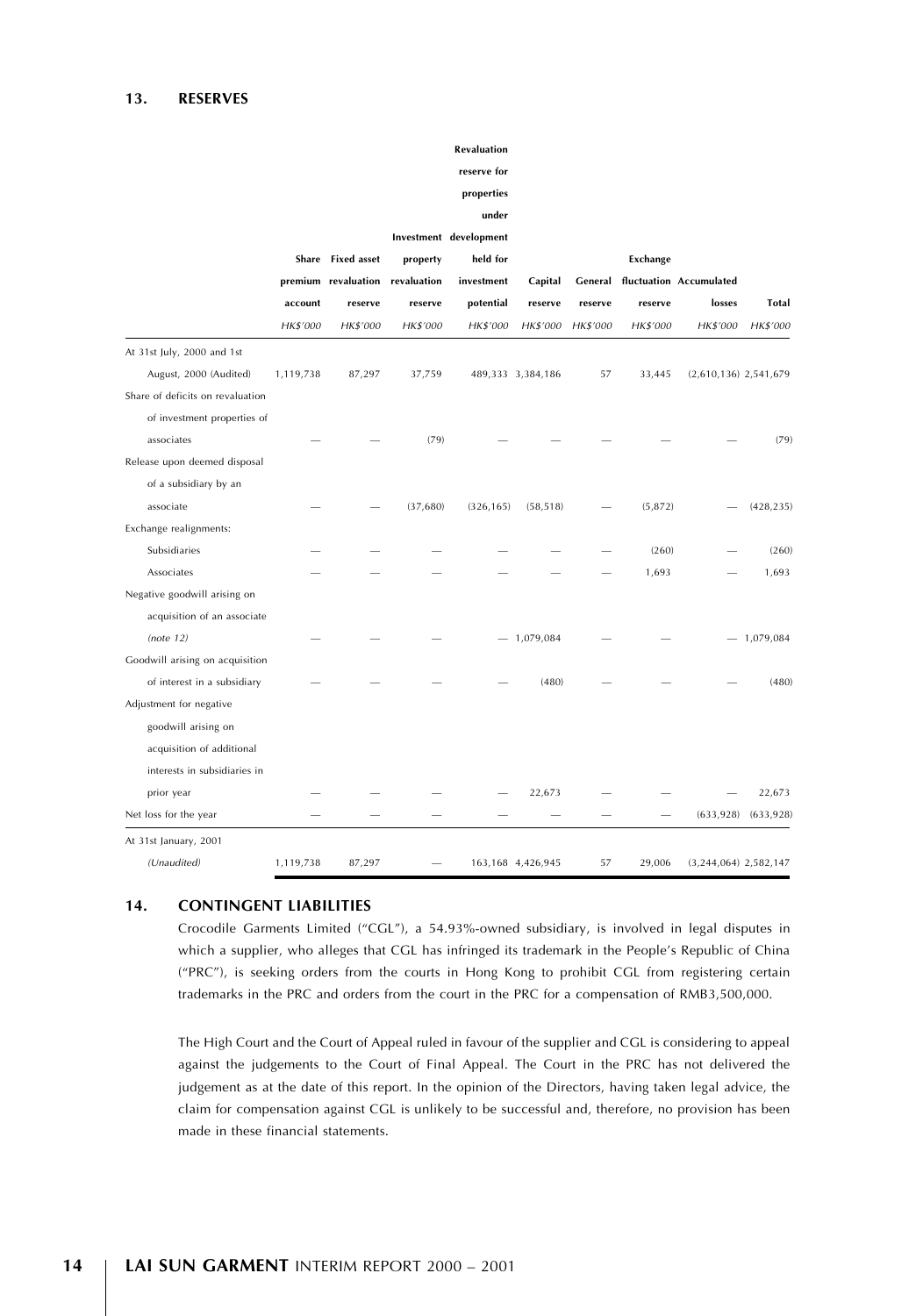#### $15.$ **COMPARATIVE AMOUNTS**

Due to the adoption of Statements of Standard Accounting Practice No.1 "Presentation of Financial Statements" and No. 2 "Net Profit or Loss for the Period, Fundamental Errors and Change in Accounting Policies" during current period, the presentation of the consolidated profit and loss account, consolidated balance sheet and certain supporting notes have been revised to comply with the new requirements. Accordingly, certain comparative amounts have been reclassified to conform with the current period's presentation.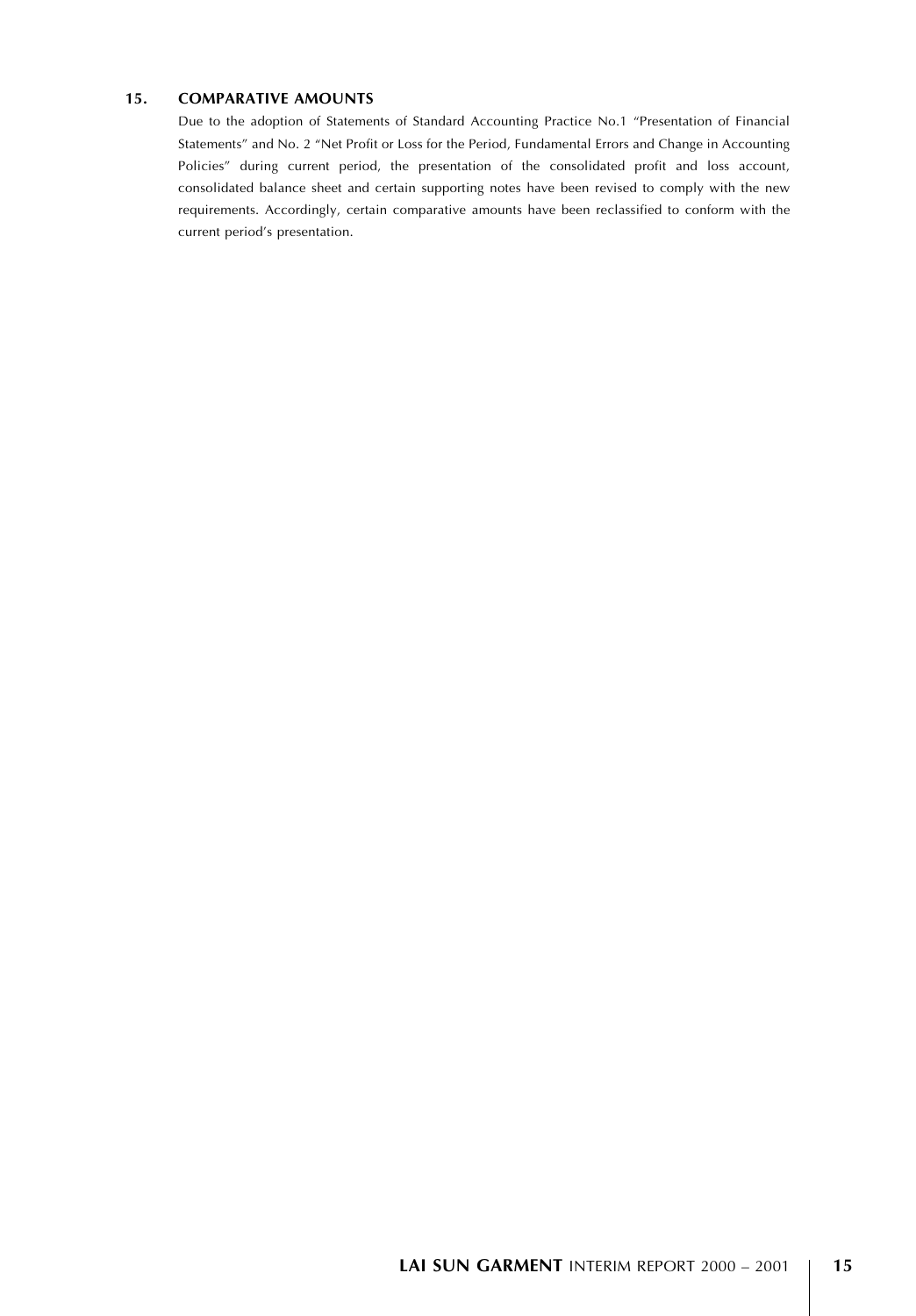### **INTERIM DIVIDEND**

The Directors do not recommend the payment of an interim dividend for the financial year ending 31st July, 2001. No interim dividend was declared in respect of the previous corresponding period.

### **MANAGEMENT DISCUSSION AND ANALYSIS**

### **Business Review**

The Group reported an unaudited net loss attributable to shareholders of HK\$633.9 million for the half-year ended 31st January, 2001. Turnover decreased by around 59% compared with the previous corresponding period mainly due to the deconsolidation of the results of Lai Sun Development Company Limited ("LSD") since 2nd May, 2000 when LSD ceased to be a subsidiary of the Company. Although the garment operations of the Company continued to report steady profit and Crocodile Garments Limited ("CGL"), the subsidiary of the Company, had also attained profitability, the overall consolidated results had been affected after accounting for the results of LSD, the principal associated company.

LSD reported an unaudited net loss attributable to shareholders of HK\$1,125.9 million for the period under review. The loss was mainly attributable to the loss on deemed disposal by LSD of Lai Fung Holdings Limited ("Lai Fung") following the issue and allotment by Lai Fung in January 2001 of new shares on mandatory conversion of the Lai Fung convertible guaranteed bonds ("LF Convertible Bonds"). LSD's interest in Lai Fung had thus been diluted from 74.5% to 25.4%.

The operating results of LSD have shown noticeable improvement over the previous corresponding period. The debt reduction programme implemented by the company proved rewarding and overall interest expenses had been reduced by 26% from the same period last year. However, following the disposal of certain non-core commercial and industrial property assets, the total investment property portfolio of LSD was reduced to 2 million sq. ft., resulting in lower gross rental income. Through two respective repayments to holders of the outstanding exchangeable and convertible bonds on 31st August, 2000 and 31st January, 2001, LSD had reduced the total outstanding principal of both bonds by 17.5% to US\$218.625 million (approximately HK\$1,693 million).

eSun Holdings Limited ("eSun"), a listed subsidiary of LSD until 4th April, 2001, reported an audited net loss attributable to shareholders of HK\$305.65 million for the year ended 31st December, 2000. This loss was mainly due to a provision of HK\$351 million for diminution in value of the 295 million shares in SUNDAY Communications Limited held by eSun. The loss from operating activities was partly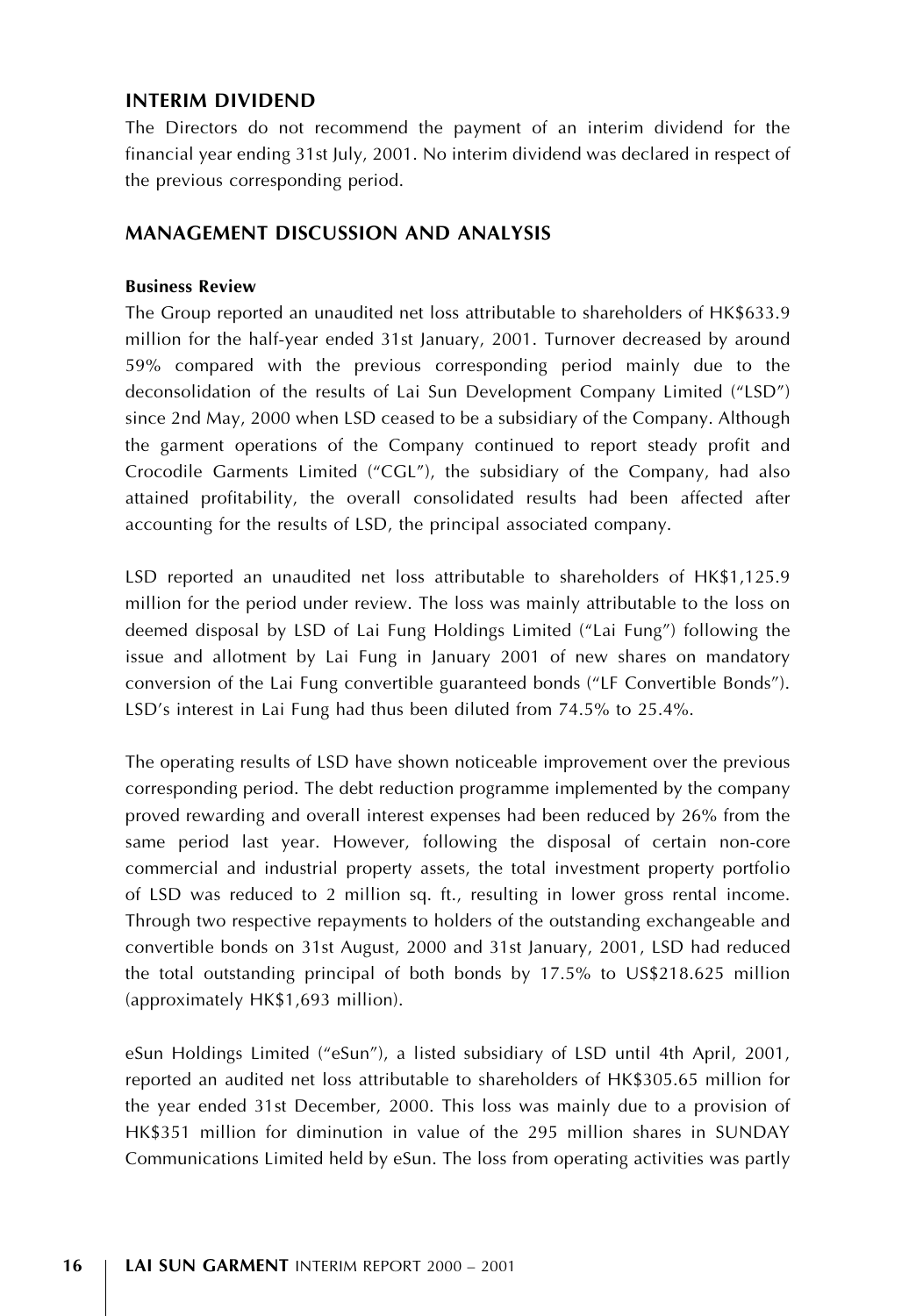offset by the gross profit of HK\$82.3 million recorded by the company. Following completion of a restructuring scheme implemented by both LSD and eSun in mid-2000, eSun will concentrate on the development and operation of and investment in telecommunications, media, entertainment and other related businesses through the Internet and other electronic means.

Lai Fung reported an unaudited net loss attributable to shareholders of HK\$39.2 million for the half-year under review. It achieved a higher operating profit of HK\$35.2 million on a turnover of HK\$74.8 million, a year-on-year decline of around 46% which was mainly attributable to the slowdown in sales of Phase II of Eastern Place in Guangzhou. However, the results had been affected unfavourably by finance costs and an increase in losses of associated companies.

Lai Fung issued and allotted a total of 2,023 million new shares to holders of the LF Convertible Bonds in January 2001, thus diluting the shareholding interest of LSD in Lai Fung from 75.4 % to around 25.4 %. The Company made an investment in the LF Convertible Bonds prior to its mandatory conversion and as a result, new shares in Lai Fung amounting to an interest of around 20.6% in the enlarged share capital of Lai Fung were allotted to the Company. The current combined shareholding interests of the Company and LSD in Lai Fung therefore amount to around 46%.

CGL had reported an encouraging turnaround for the period under review. A mild decline in turnover had been recorded but improvement in gross profit margin and tight control in selling and distribution costs contributed to the achievement of the net profit attributable to shareholders of HK10.7 million for the period. This compares favourably with the net loss of HK\$13.8 million recorded for the same period of the previous year.

CGL continued to implement its policy of rationalising its network of retail shops in Hong Kong by closing down loss-incurring shops and opening new shops in more suitable districts. It had also made encouraging progress in expanding its sales network in the Mainland of China through active development of its franchisee base. This had resulted in a significant increase in turnover of 26% in the Mainland compared with the previous period.

### **Prospects**

With the anticipated accession of China to the World Trade Organization in the near future, and increasing competition in the Hong Kong garments exports markets, the Company will continue to actively evaluate the investment potential of various business sectors, including opportunities in the Mainland of China.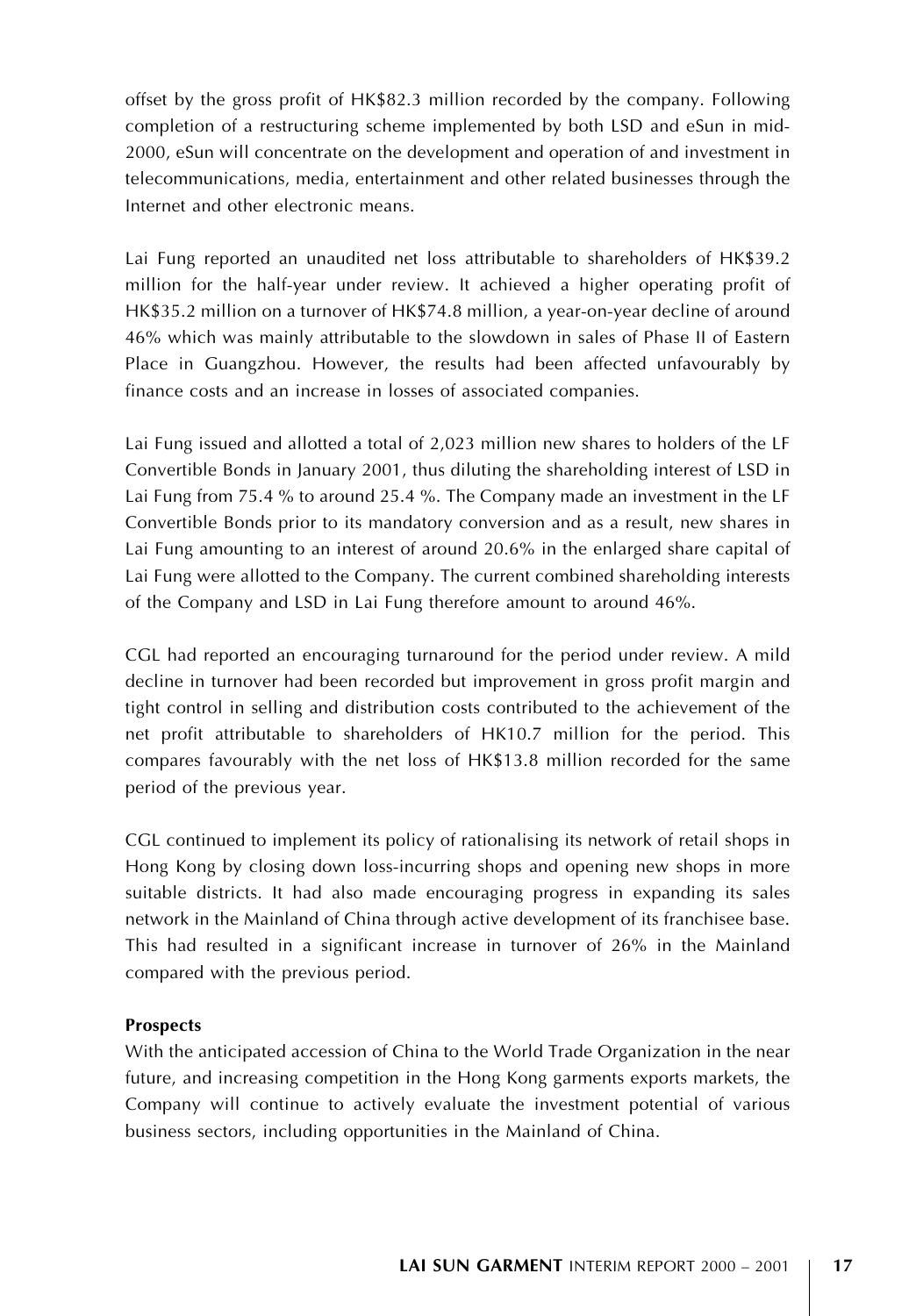While the local economy appeared to have regained a certain degree of stability, the sudden reversal of the wealth effect on the stock market following the fall in technology stock values will undoubtedly impact unfavourably on consumer sentiment. Although local interest rates will tend to move lower, this is likely to be overshadowed by pessimism over income growth and high unemployment rate. Against this backdrop, it is not anticipated that any significant growth in office and commercial rentals can be achieved in the short term as demand is expected to remain flat. The mass residential property market will be restrained by abundance in supply and any dramatic increase in capital values in the short-to medium-term is unlikely, despite liquidity in the banking sector for mortgage loans. LSD will continue to closely monitor the evolving trends and will flexibly realise its property portfolios as and when appropriate.

Following the restructuring scheme completed in mid-2000, eSun has been steadily expanding its multimedia business through acquisition of various investments. eSun announced in February 2001 the establishment of East Asia Satellite Television (EAST) ("EAST") and the construction of East Asia Satellite Television City ("EAST-TV City") in Macau. The EAST TV City will, on completion, house production facilities for EAST whilst at the same time serving as an attraction for both local and overseas visitors. EAST is expected to commence commercial broadcasting in early 2002, targeting primarily viewers in major cities in the Mainland.

The real estate markets in the major cities in the Mainland in which Lai Fung operates have been showing signs of a steady recovery over the past six months. This has been helped in part by the widely expected accession to the World Trade Organization by China in 2001. Any increase in the level of overseas or domestic investment activities should, in turn, be beneficial to the property portfolios of Lai Fung. Rental contributions from Hong Kong Plaza in Shanghai, which has reported an average occupancy of over 70%, should continue to improve. Sales should also improve when pre-sale of Phase III of Eastern Place begins in the second-half of this year and the potential launch of New Trend Plaza by the end of this year. With the mandatory conversion in January 2001 of the LF Convertible Bonds, finance costs for the company is expected to decrease significantly. With its strong asset backing and low financial gearing, Lai Fung is well-placed to capitalise on business opportunities that may arise in the near future.

The Hong Kong retail operation of CGL had been streamlined to adapt to the slow retail market conditions following the financial turbulence in recent years. For the Mainland operation, CGL will reinforce its menswear line for which there is a stable market, and at the same time will also promote the "Croco Ladies" line. Management control of the Mainland operation will be strengthened, and plans to increase the number of operations office to ten are being pursued.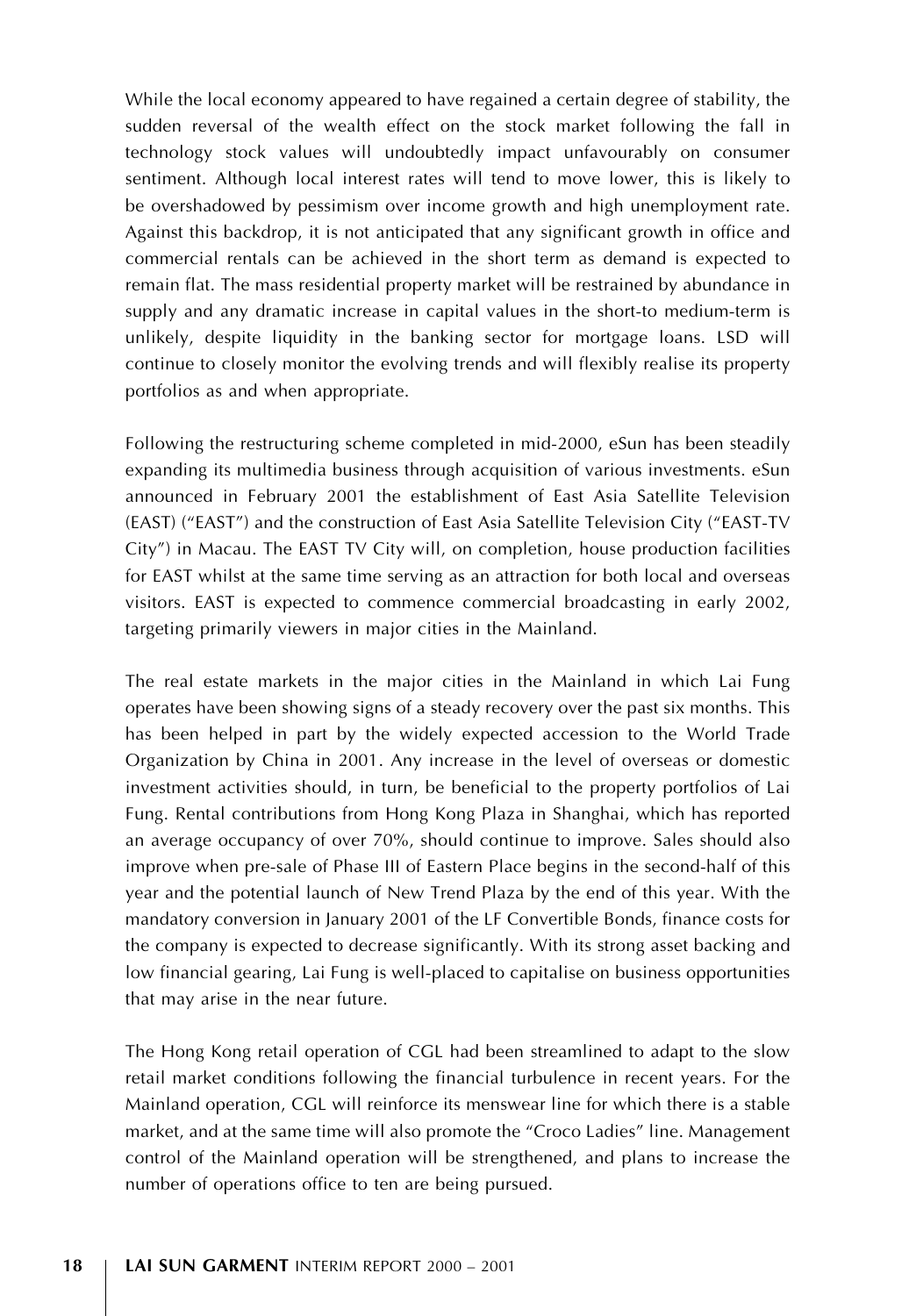### **Liquidity and Financial Resources**

As at 31st January, 2001, total bank and other borrowings (including the amount due to Mr. Lim Por Yen of HK\$44 million as referred to below) and consolidated net assets of the Group amounted to HK\$168 million and HK\$3,301 million, respectively. The debt to equity ratio, expressed as a percentage of total bank and other borrowings to total net assets, as at that date was only 5.1% which was considered to be at a comfortable level.

The maturity profile of the total bank and other borrowings of HK\$168 million as at 31st January, 2001 was spread over a period of two years with HK\$74 million repayable or renewable within one year and HK\$94 million repayable or renewable between one to two years.

The Group's bank borrowings were mainly in Hong Kong dollar and US dollar, thereby reducing its exchange risk exposure. The majority of the bank and other borrowings were maintained as floating rate debts. Attention will be paid to the interest rate movements such that appropriate action will be taken when necessary to hedge against interest rate volatilities.

As at 31st January, 2001, certain investment properties with carrying value of approximately HK\$74 million and certain fixed assets with carrying value of approximately HK\$325 million were pledged to banks to secure banking facilities granted to the Group. In addition, 120,000,000 ordinary shares of LSD and 96,000,000 ordinary shares of CGL held by the Group were pledged to a bank to secure banking facilities granted to the Group.

During the period under review, an unsecured revolving loan facility of up to a maximum principal amount of HK\$100 million was obtained by the Company, from Mr. Lim Por Yen, a substantial shareholder and a director of the Company, for a term of approximately two years to 30th November, 2002. The loan facility was obtained by the Company mainly for financing its acquisition of the interest in Lai Fung. The outstanding loan balance as at 31st January, 2001 was HK\$44 million. Please refer to note 8(iii) and note 12 to the condensed consolidated financial statements for more details

The Group's cash and bank balances as at 31st January, 2001 amounted to HK\$58 million. The available cash balance together with the short term listed investments of HK\$24 million held by the Company as at the same date were adequate to cover the working capital requirement of the Group.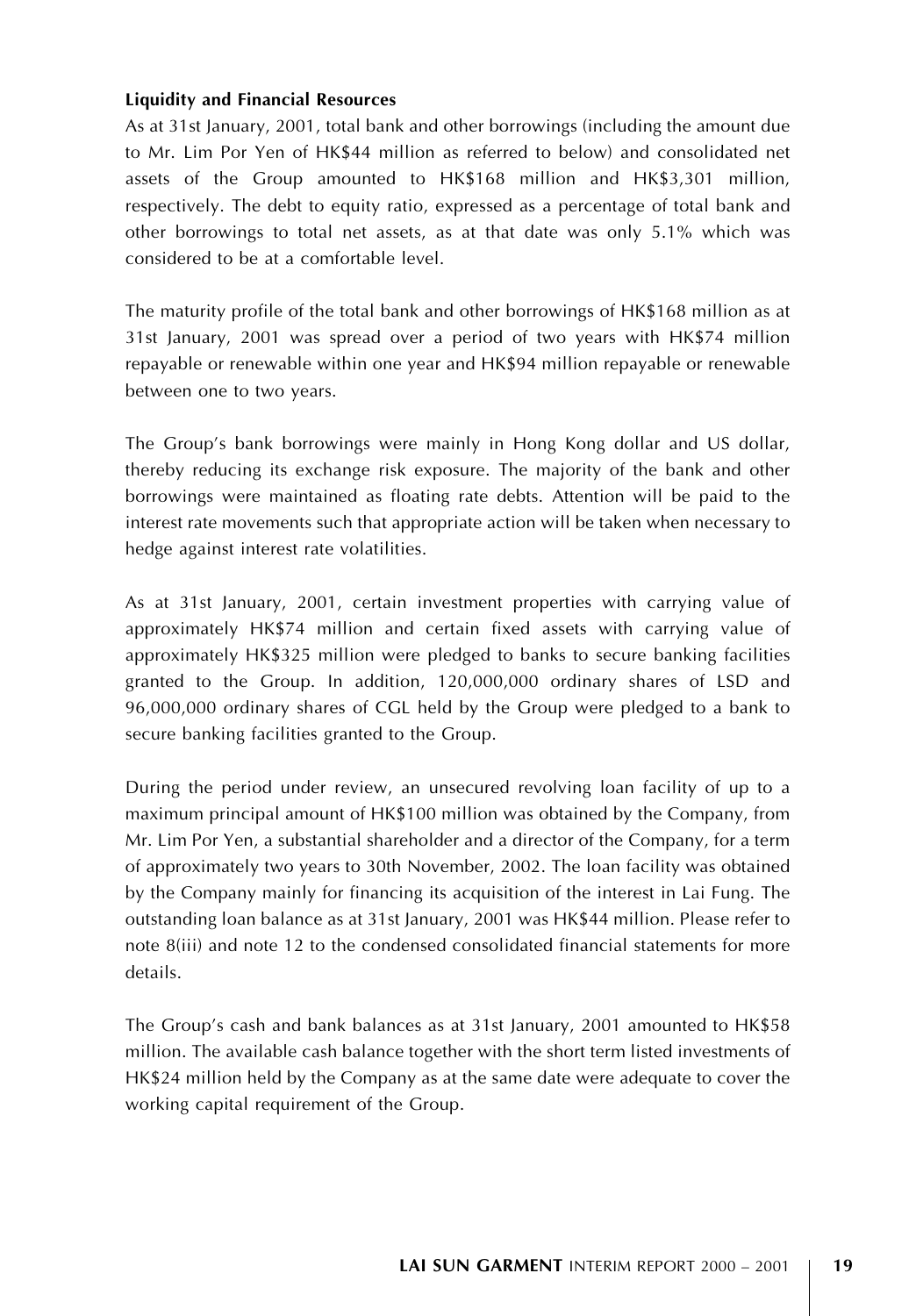Most of the Group's sales and purchase were made mainly in US dollar, Hong Kong dollar, Renminbi and French franc. Most of the transactions in French franc were covered with forward exchange contracts in order to minimize the exchange risk exposure.

### **Employees and Remuneration Policies**

The Group employed a total of approximately 1,900 (as at 31st July, 2000: 2,000) employees as at 31st January, 2001. Pay rates of employees are maintained at competitive levels. Salary adjustments are made and bonuses are rewarded on a performance related basis. Other staff benefits included a number of mandatory provident fund schemes for all the eligible employees of the Group, free hospitalisation insurance plan, subsidised medical care and subsidies for external educational and training programmes.

### **Contingent Liabilities**

Details of contingent liabilities are set out in note 14 to the financial statements.

### DIRECTORS' INTERESTS IN EQUITY OR DEBT SECURITIES

As at 31st January, 2001, the interests of the Directors and the chief executive of the Company in the equity or debt securities of the Company and its associated corporations (within the meaning of the Securities (Disclosure of Interests) Ordinance (the "SDI Ordinance")) as recorded in the register required to be kept pursuant to Section 29 of the SDI Ordinance or as otherwise notified to the Company and The Stock Exchange of Hong Kong Limited pursuant to the Model Code for Securities Transactions by Directors of Listed Companies (the "Model Code") were as follows:

#### $(1)$ **The Company**

|                     | Number of Ordinary Shares Held |                              |                  |           |             |  |
|---------------------|--------------------------------|------------------------------|------------------|-----------|-------------|--|
|                     | Personal                       | Family<br>Corporate<br>Other |                  |           |             |  |
|                     | Interests                      | <b>Interests</b>             | <b>Interests</b> | Interests | Total       |  |
| Lim Por Yen         | 484,991,750                    | Nil                          | Nil              | Nil       | 484,991,750 |  |
| Lam Kin Ngok, Peter | 110.794.951                    | Nil                          | Nil              | Nil       | 110.794.951 |  |
| Chiu Wai            | 199,600                        | Nil                          | Nil              | Nil       | 199.600     |  |
| U Po Chu            | 3,669,000                      | Nil                          | Nil              | Nil       | 3,669,000   |  |
| Lai Yuen Fong       | 4,451,790                      | Nil                          | Nil              | Nil       | 4,451,790   |  |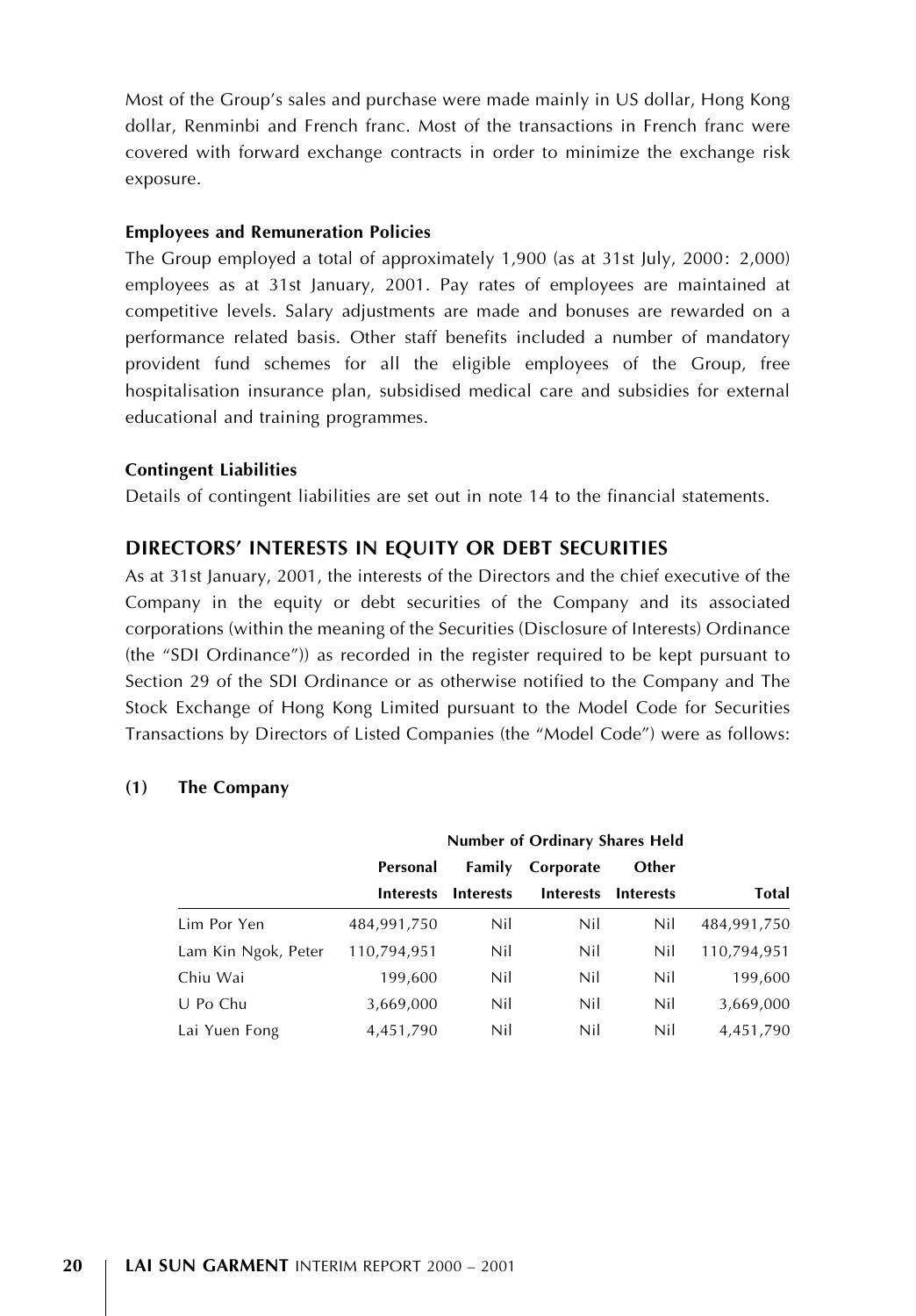#### $(2)$ **Associated Corporations:**

|                     | <b>Number</b> of L3D Organizer shares rigid |                     |                  |                  |               |
|---------------------|---------------------------------------------|---------------------|------------------|------------------|---------------|
|                     | Personal                                    | Family<br>Corporate |                  |                  |               |
|                     | <b>Interests</b>                            | <b>Interests</b>    | <b>Interests</b> | <b>Interests</b> | Total         |
| Lim Por Yen         | 197,859,550                                 | Nil                 | 1,582,869,192    | Nil              | 1,780,728,742 |
|                     |                                             |                     | (note)           |                  |               |
| Lam Kin Ngok, Peter | 10,099,585                                  | Nil                 | Nil              | Nil              | 10,099,585    |
| Chiu Wai            | 195.500                                     | Nil                 | Nil              | Nil              | 195.500       |
| U Po Chu            | 633,400                                     | Nil                 | Nil              | Nil              | 633.400       |

Number of LCD Ordinary Charge Hold

#### $(a)$ Lai Sun Development Company Limited ("LSD")

Note: The Company and its wholly-owned subsidiary beneficially owned 1,582,869,192 ordinary shares in LSD. Mr. Lim Por Yen was deemed to be interested in such shares by virtue of his interest (including that of his spouses) of approximately 34.3% in the issued share capital of the Company. Mr. Lim Por Yen, Mr. Lam Kin Ngok, Peter, Madam U Po Chu and Madam Lai Yuen Fong were Directors of the Company and held an interest of approximately 42% in aggregate in the issued share capital of the Company.

#### $(b)$ eSun Holdings Limited ("eSun")

|                               | Number of eSun Ordinary Shares Held |                     |                  |                        |              |  |
|-------------------------------|-------------------------------------|---------------------|------------------|------------------------|--------------|--|
|                               | Personal                            | Family              | Corporate        |                        |              |  |
|                               |                                     | Interests Interests | <b>Interests</b> | <b>Other Interests</b> | <b>Total</b> |  |
| Lim Por Yen                   | 1,656,867                           | Nil                 | 285,512,791      | Nil                    | 287,169,658  |  |
|                               |                                     |                     | (note 1)         |                        |              |  |
| Lam Kin Ngok, Peter 3,426,567 |                                     | Nil                 | Nil              | 10,500,000             | 3,426,567    |  |
|                               |                                     |                     |                  | (under share)          |              |  |
|                               |                                     |                     |                  | options)               |              |  |
|                               |                                     |                     |                  | (note 2)               |              |  |
| U Po Chu                      | 112,500                             | Nil                 | Nil              | Nil                    | 112,500      |  |
| Lee Po On, Mark               | Nil                                 | Nil                 | Nil              | 6,000,000              | Nil          |  |
|                               |                                     |                     |                  | (under share           |              |  |
|                               |                                     |                     |                  | options)               |              |  |
|                               |                                     |                     |                  | (note 3)               |              |  |

Note 1: Lai Sun Development Company Limited ("LSD") and its wholly-owned subsidiaries beneficially owned 285,512,791 shares in eSun. The Company and its wholly-owned subsidiary held, in turn, an interest of approximately 42.25% in the issued ordinary share capital of LSD. Mr. Lim Por Yen was deemed to be interested in such shares in eSun by virtue of his interest (including that of his spouses) of approximately 34.3% in the issued share capital of the Company. Mr. Lim Por Yen, Mr. Lam Kin Ngok,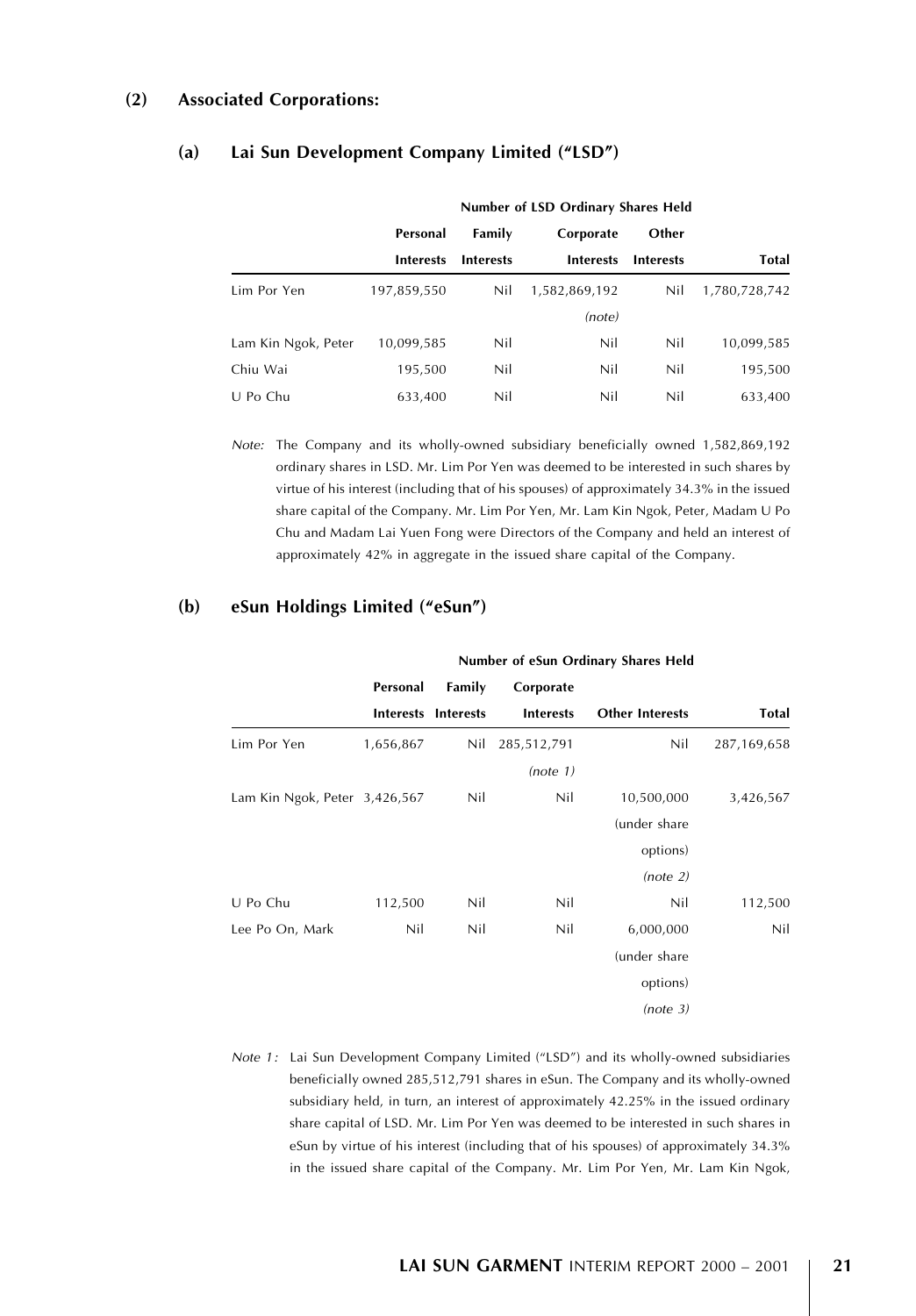Peter, Madam U Po Chu and Madam Lai Yuen Fong were Directors of the Company and held an interest of approximately 42% in aggregate in the issued share capital of the Company.

Note 2: An employee share option scheme (the "Scheme") was adopted by eSun in November 1996. An option was granted by eSun under the Scheme to Mr. Lam Kin Ngok, Peter on 12th February, 2000 to subscribe for 20,000,000 shares in eSun at HK\$0.61 per share exercisable during the period from 13th August, 2000 to 12th August, 2002. Another option was granted by eSun to Mr. Lam under the Scheme on 4th March, 2000 to subscribe for 15,000,000 shares in eSun at HK\$1.40 per share exercisable during the period from 5th September, 2000 to 4th September, 2002.

On consolidation of every five issued and unissued shares into one ordinary share of HK\$0.50 each in eSun with effect from 29th December, 2000, the respective number of Mr. Lam's options for each of the two periods was adjusted to 4,000,000 shares and 3,000,000 shares whereas the respective exercise price per option for each of the two periods was adjusted to HK\$3.05 and HK\$7.00 respectively.

Pursuant to the rights issue of eSun on the basis of one rights share for every two existing consolidated ordinary shares held, the respective number of Mr. Lam's options for each of the two periods was further adjusted to 6,000,000 shares and 4,500,000 shares respectively, whereas the respective exercise price per option for each of the two periods was further adjusted to HK2.655 and HK\$6.094 respectively.

During the six months ended 31st January, 2001, Mr. Lam had not exercised any share options.

Note 3: An option was granted by eSun under the Scheme to Mr. Lee Po On, Mark on 4th March, 2000 to subscribe for 20,000,000 shares in eSun at HK\$1.40 per share exercisable during the period from 5th September, 2000 to 4th September, 2002.

After the consolidation of shares in eSun and the subsequent rights issue as mentioned in Note 2 above, the number of options and the subscription price per share are adjusted to 6,000,000 shares and HK\$6.094 respectively.

During the six months ended 31st January, 2001, Mr. Lee had not exercised any share options.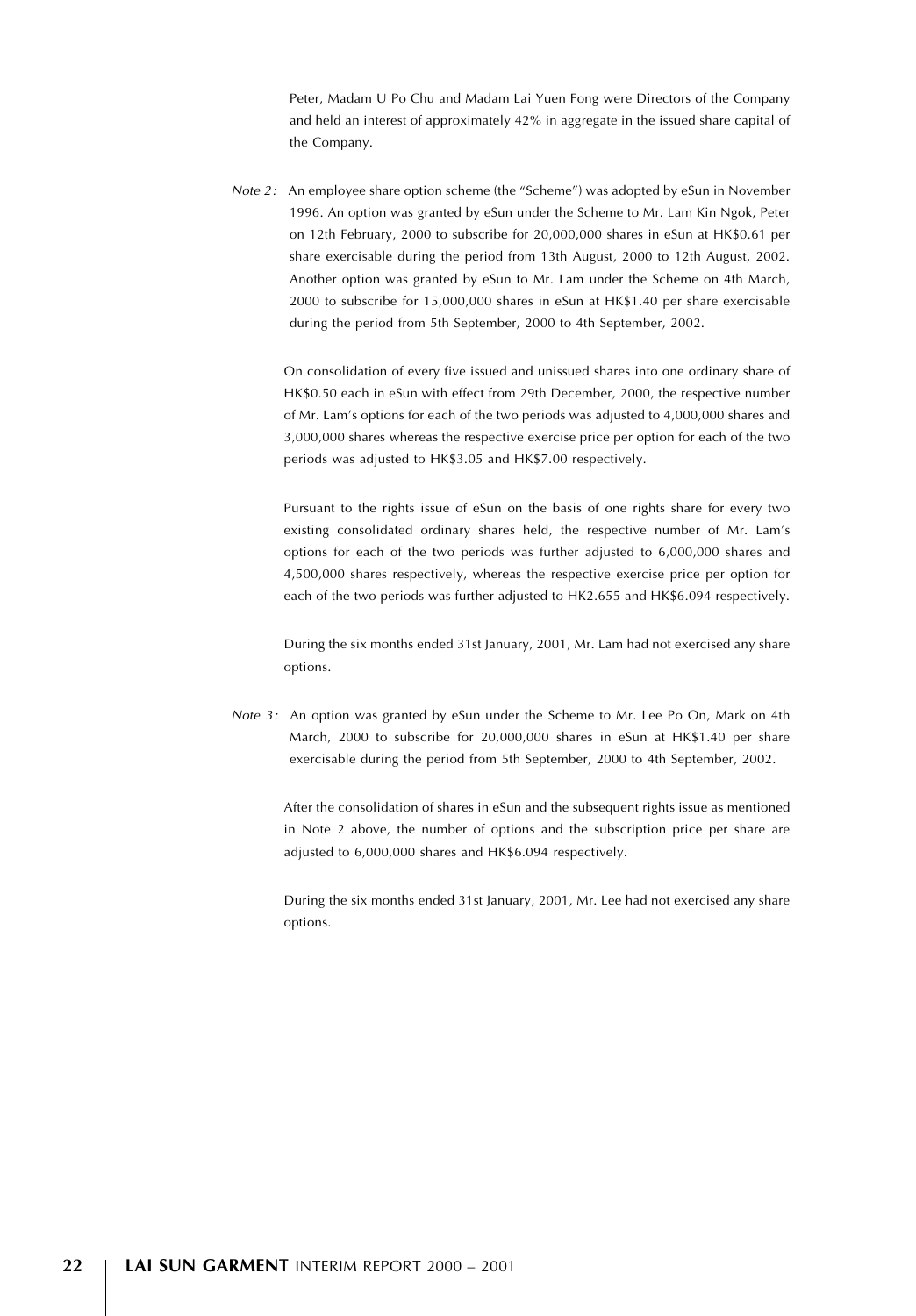#### $(c)$ Lai Fung Holdings Limited ("Lai Fung")

|             | Number of Lai Fung Orginary Shares Held |                     |                             |       |                   |  |
|-------------|-----------------------------------------|---------------------|-----------------------------|-------|-------------------|--|
|             | Personal                                | Family              | Corporate                   | Other |                   |  |
|             |                                         | Interests Interests | Interests Interests         |       | Total             |  |
| Lim Por Yen | Nil                                     |                     | Nil 1,413,700,289<br>(note) |       | Nil 1,413,700,289 |  |

Note: Mr. Lim Por Yen was deemed to be interested in 1,413,700,289 shares in Lai Fung by virtue of his interest (including that of his spouses) of approximately 34.3% in the issued share capital of the Company which, together with its wholly-owned subsidiary, held 633,741,377 shares in Lai Fung. Further, the Company and its wholly-owned subsidiary held an interest of approximately 42.25% in the issued ordinary share capital of Lai Sun Development Company Limited which held 779,958,912 shares in Lai Fung. Mr. Lim Por Yen, Mr. Lam Kin Ngok, Peter, Madam U Po Chu and Madam Lai Yuen Fong were Directors of the Company and held an interest of approximately 42% in aggregate in the issued share capital of the Company.

#### **Crocodile Garments Limited ("CGL")**  $(d)$

|                           | Number of CGL Ordinary Shares Held |                     |                       |                     |              |  |
|---------------------------|------------------------------------|---------------------|-----------------------|---------------------|--------------|--|
|                           | Personal                           | Family<br>Corporate |                       | Other               |              |  |
|                           |                                    | Interests Interests |                       | Interests Interests | <b>Total</b> |  |
| Lim Por Yen               | Nil                                | Nil                 | 338,982,809<br>(note) | Nil                 | 338.982.809  |  |
| Lee Po On, Mark 3,000,000 |                                    | Nil                 | Nil                   | Nil                 | 3,000,000    |  |

Note: The Company and its wholly-owned subsidiary beneficially owned 338,982,809 shares in CGL. Mr. Lim Por Yen was deemed to be interested in such shares by virtue of his interest (including that of his spouses) of approximately 34.3% in the issued share capital of the Company. Mr. Lim Por Yen, Mr. Lam Kin Ngok, Peter, Madam U Po Chu and Madam Lai Yuen Fong were Directors of the Company and held an interest of approximately 42% in aggregate in the issued share capital of the Company.

In addition to the above, certain Directors of the Company held non-beneficial interests in the share capital of some of the Company's associated corporations as nominee shareholders, mainly for the purpose of complying with the statutory requirement for a minimum number of shareholders for those associated corporations.